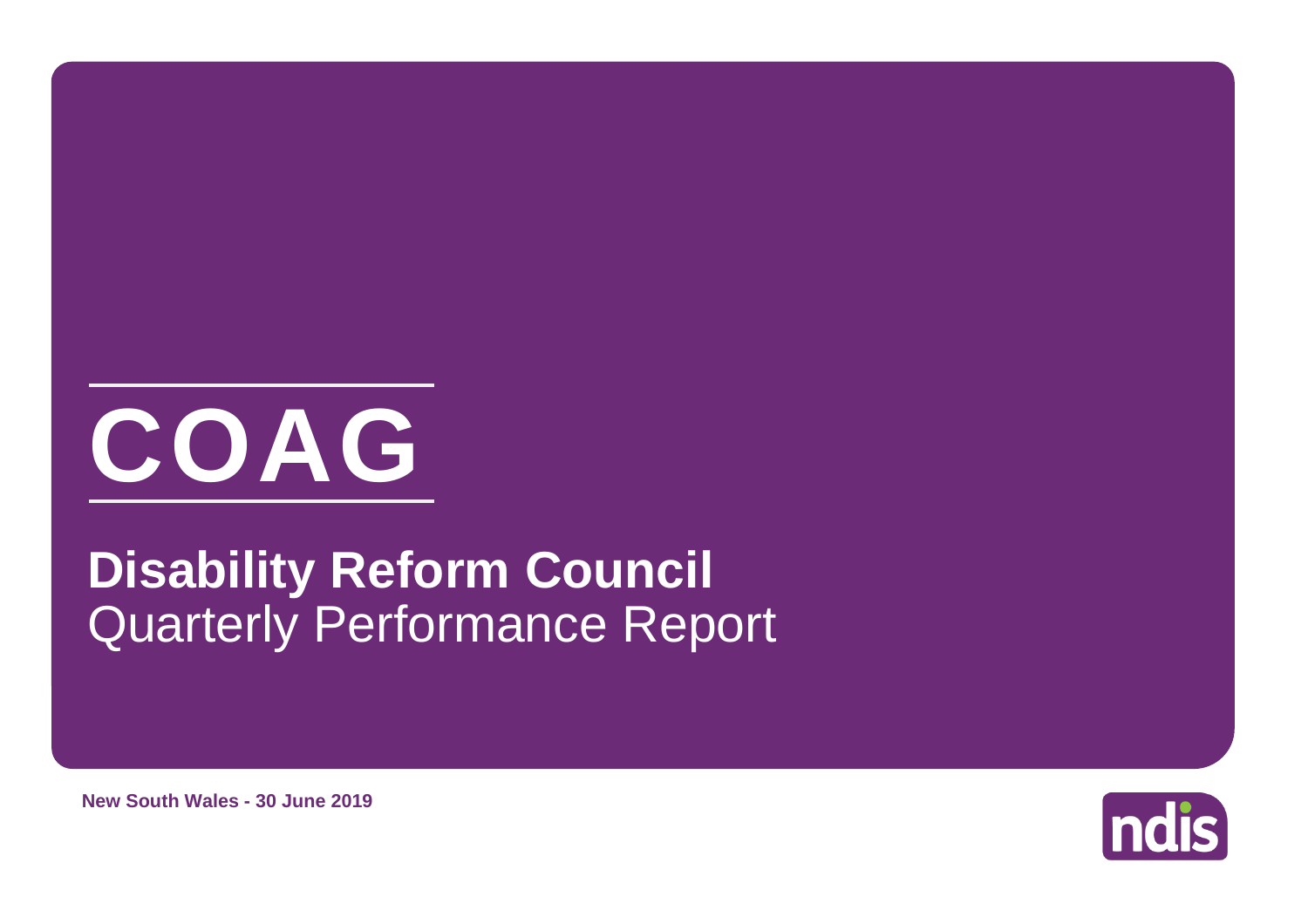

#### **Overview**

**This report is a summary of the performance and operations of the NDIA in New South Wales for Quarter 4 of 2018-19 (01 April 2019 - 30 June 2019).**

**It is the twelveth quarterly report during the NDIS Transition period, which commenced on 1 July 2016.** 

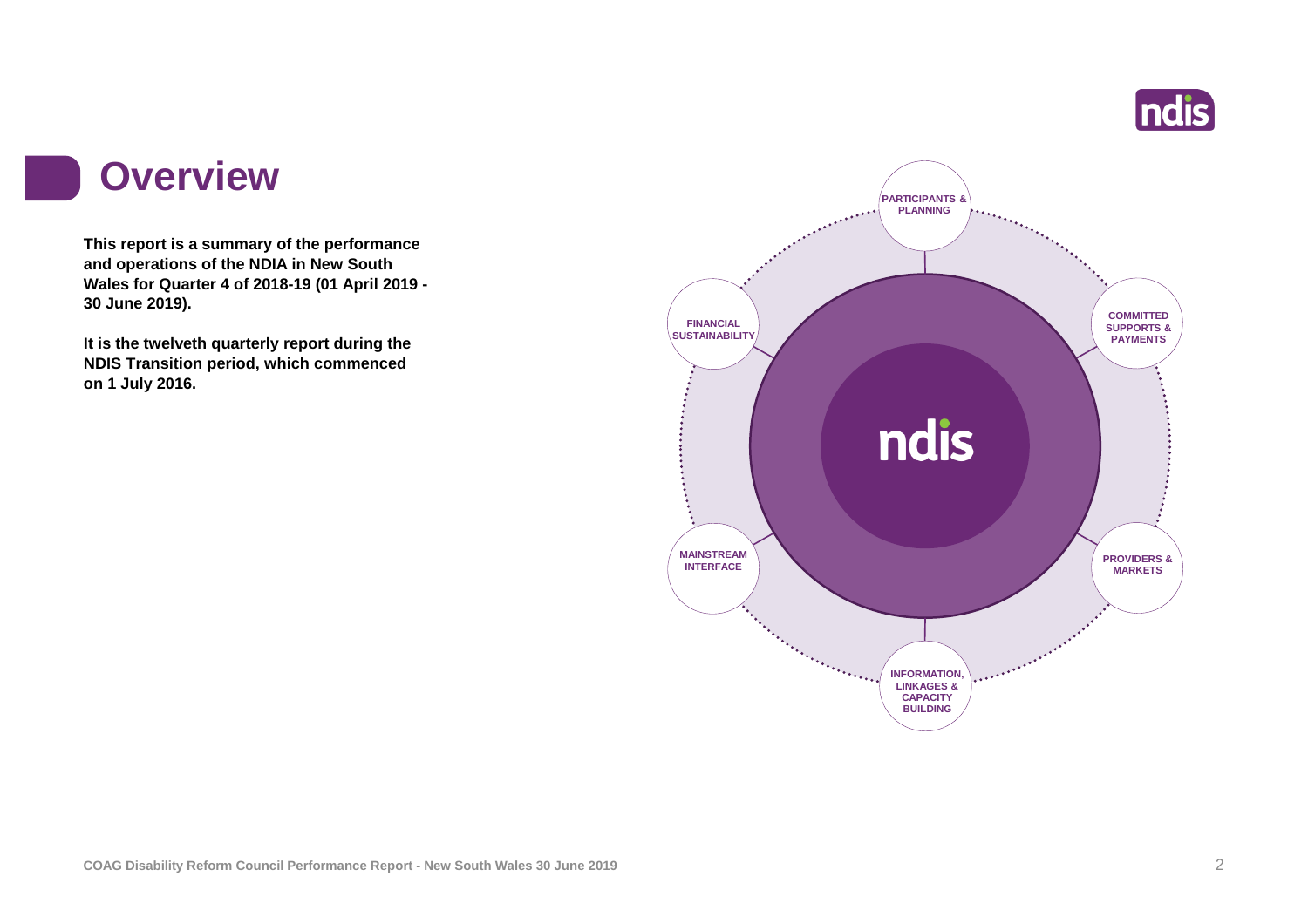

#### **Summary**

| <b>Participants and Planning</b>                                                                                                                     | <b>Committed Supports</b><br>and Payments                                                                         | <b>Providers and Markets</b>                                                                                                                             | <b>Mainstream</b><br><b>Interface</b>                               |  |
|------------------------------------------------------------------------------------------------------------------------------------------------------|-------------------------------------------------------------------------------------------------------------------|----------------------------------------------------------------------------------------------------------------------------------------------------------|---------------------------------------------------------------------|--|
| An additional 3,755 participants<br>with plans this quarter (excluding<br>ECEI).                                                                     | \$8.9 billion has been paid to<br>providers and participants:<br>$\cdot$ \$37.4m in 2013-14,                      | There were 9,106 registered<br>providers at 30 June 2019.                                                                                                | 95% of active<br>participants with a plan<br>approved in 2018-19 Q4 |  |
| At 30 June 2019, plans approved<br>and ECEI referrals represent:                                                                                     | • \$141.3m in 2014-15,<br>• \$257.5m in 2015-16,<br>$\cdot$ \$1,216.8m in 2016-17,                                | 61% of registered providers<br>were active at 30 June 2019.                                                                                              | access mainstream<br>services.                                      |  |
| • 73% of bilateral estimate met<br>since the commencement of<br>transition (1 July 2016 - 30 June                                                    | • \$3,117.4m in 2017-18,<br>$\cdot$ \$4,116.5m in 2018-19.                                                        | 44% of registered providers<br>are individuals/sole traders.                                                                                             |                                                                     |  |
| 2019)<br>• 74% of scheme to date bilateral<br>estimate met<br>(1 July 2013 - 30 June 2019)                                                           | Overall,<br>• 74% of committed supports<br>were utilised in 2013-14,<br>• 77% in 2014-15,                         | 25% of registered providers<br>are receiving 85-95% of<br>payments made by the NDIA.                                                                     |                                                                     |  |
| <b>Participant satisfaction has</b><br>increased in the quarter, with 97%<br>of participants surveyed rating<br>their satisfaction with the Agency's | • 74% in 2015-16,<br>$\cdot$ 68% in 2016-17,<br>• 72% in 2017-18.<br>The 2018-19 experience is<br>still emerging. | <b>Note: The new NDIS Quality</b><br>and safeguards Commision<br>(NQSC) has been established<br>to regulate providers in NSW<br>and SA from 1 July 2018. |                                                                     |  |
| planning process as either 'Good'<br>or 'Very Good'.                                                                                                 | The lower proportion of<br>utilisation in 2016-17 and<br>2017-18 reflects the increased                           |                                                                                                                                                          |                                                                     |  |
|                                                                                                                                                      | amount of participants who<br>received their first plans in<br>these years. Participants tend                     |                                                                                                                                                          |                                                                     |  |
|                                                                                                                                                      | to utilise less of their first<br>plan, compared with their<br>second and subsequent                              |                                                                                                                                                          |                                                                     |  |
|                                                                                                                                                      | plans, as it takes time to<br>familiarise with the NDIS and<br>decide which supports to                           |                                                                                                                                                          |                                                                     |  |
|                                                                                                                                                      | use.                                                                                                              |                                                                                                                                                          |                                                                     |  |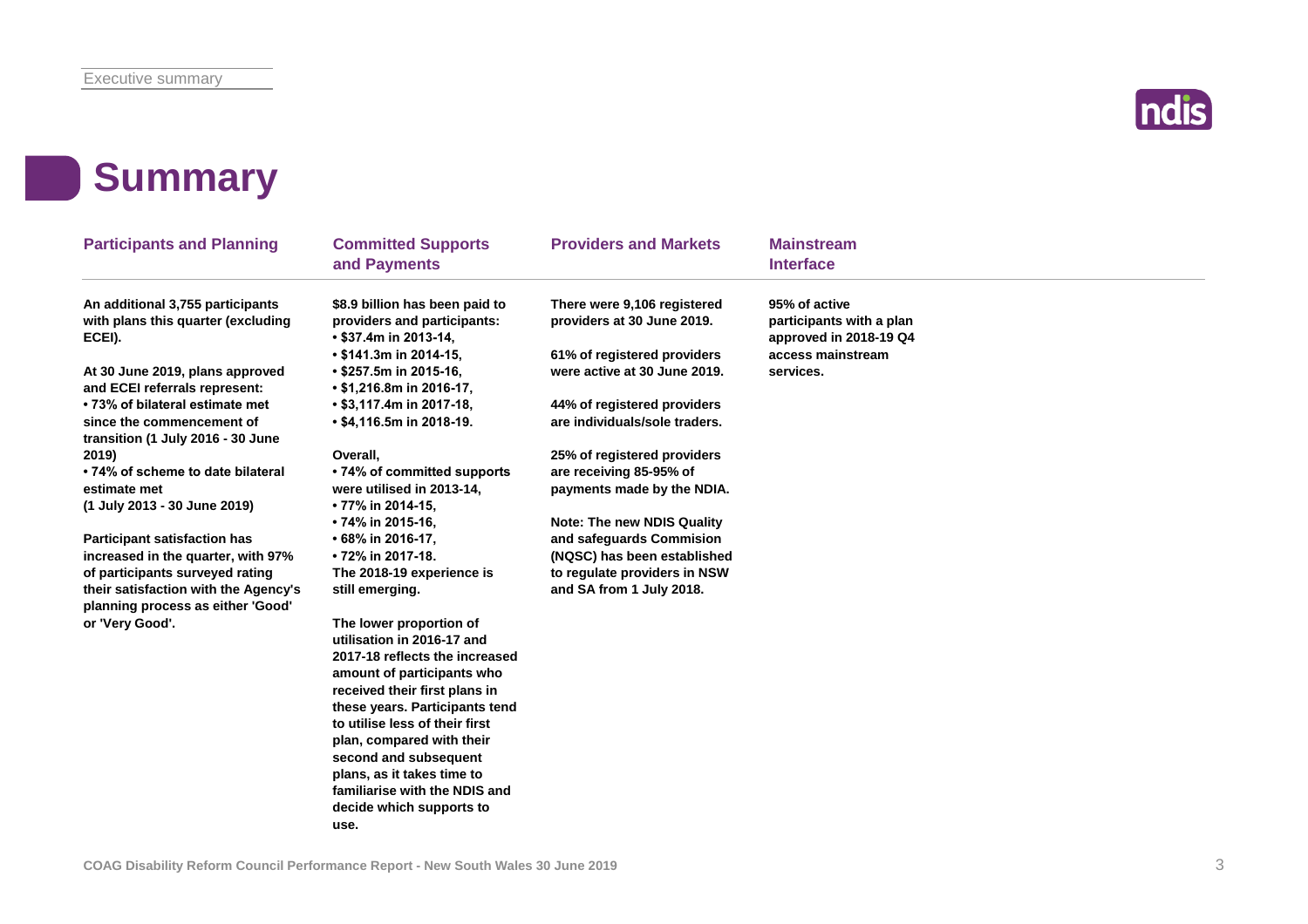# **Participants and Planning**

The NDIS in New South Wales continues to grow with 3,755 additional participants with approved plans this quarter.

10 111<br>b5 fi In total, over 104,000 participants have now been supported by the NDIS in New South Wales, with 36% receiving support for the first time.



**New South Wales - 30 June 2019**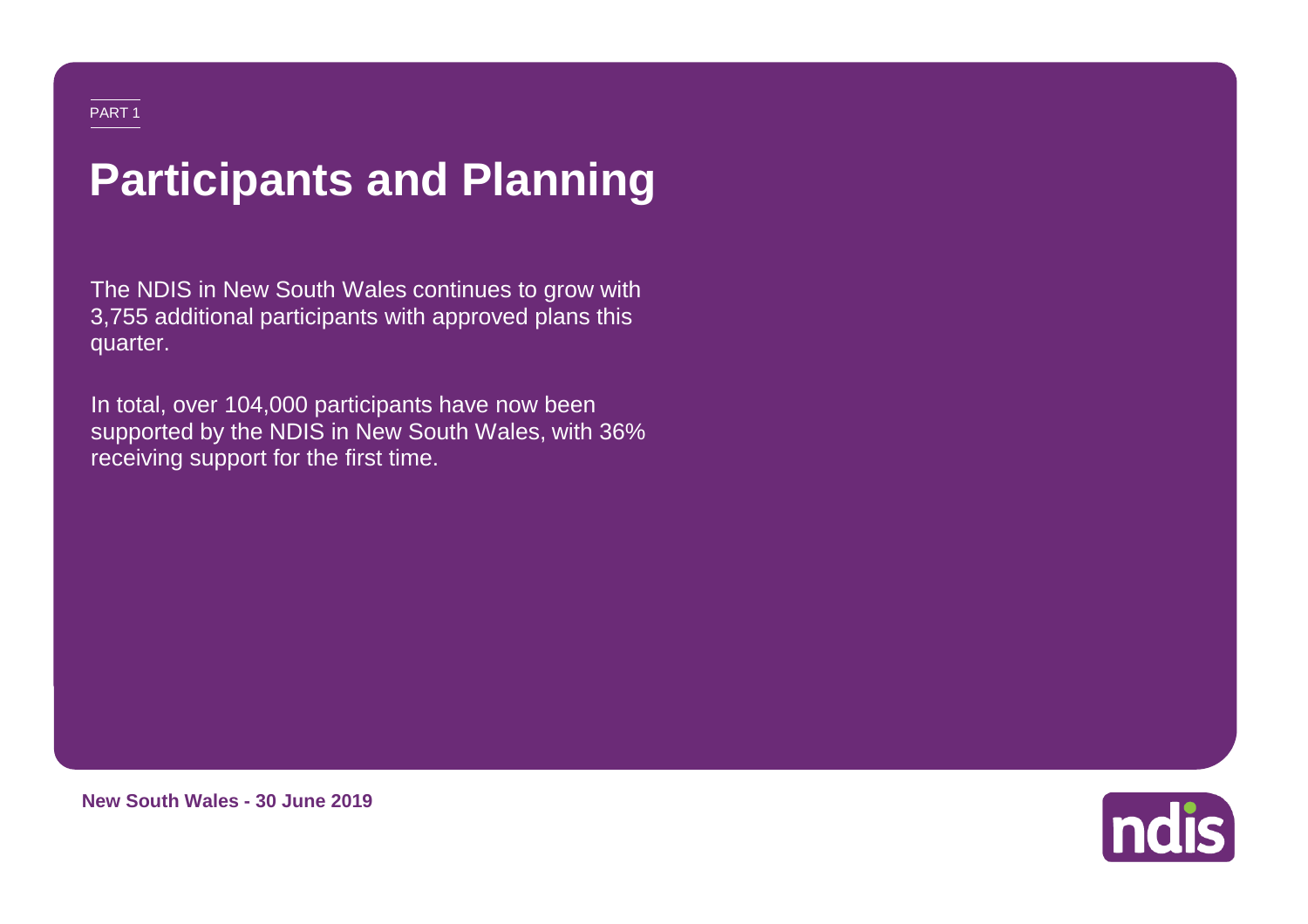#### **Summary**

**The NDIS is fully operational and available in all areas of New South Wales.**



ndis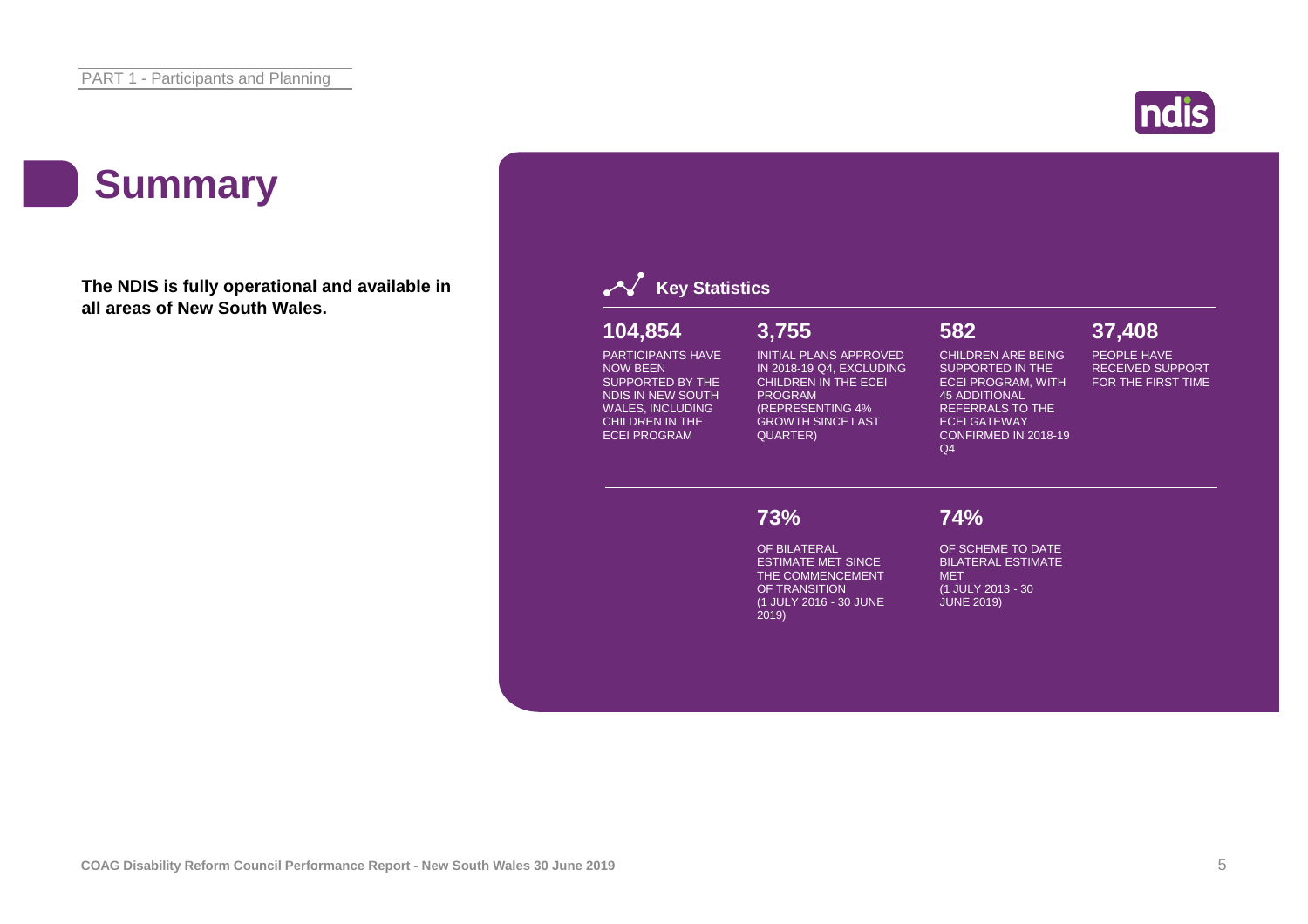

### **Quarterly Intake**

#### **2018-19 Q4**

**Of the 3,540 participants deemed 'eligible' this quarter, 86% were 'New' participants (i.e. had not transitioned from an existing State/Territory or Commonwealth program).**

**Of the 3,755 plan approvals this quarter, 79% were 'New' participants (i.e. had not transitioned from an existing State/Territory or Commonwealth program), 65% entered with a permanent disability and 649 were previously confirmed as ECEI at 2018-19 Q3.**

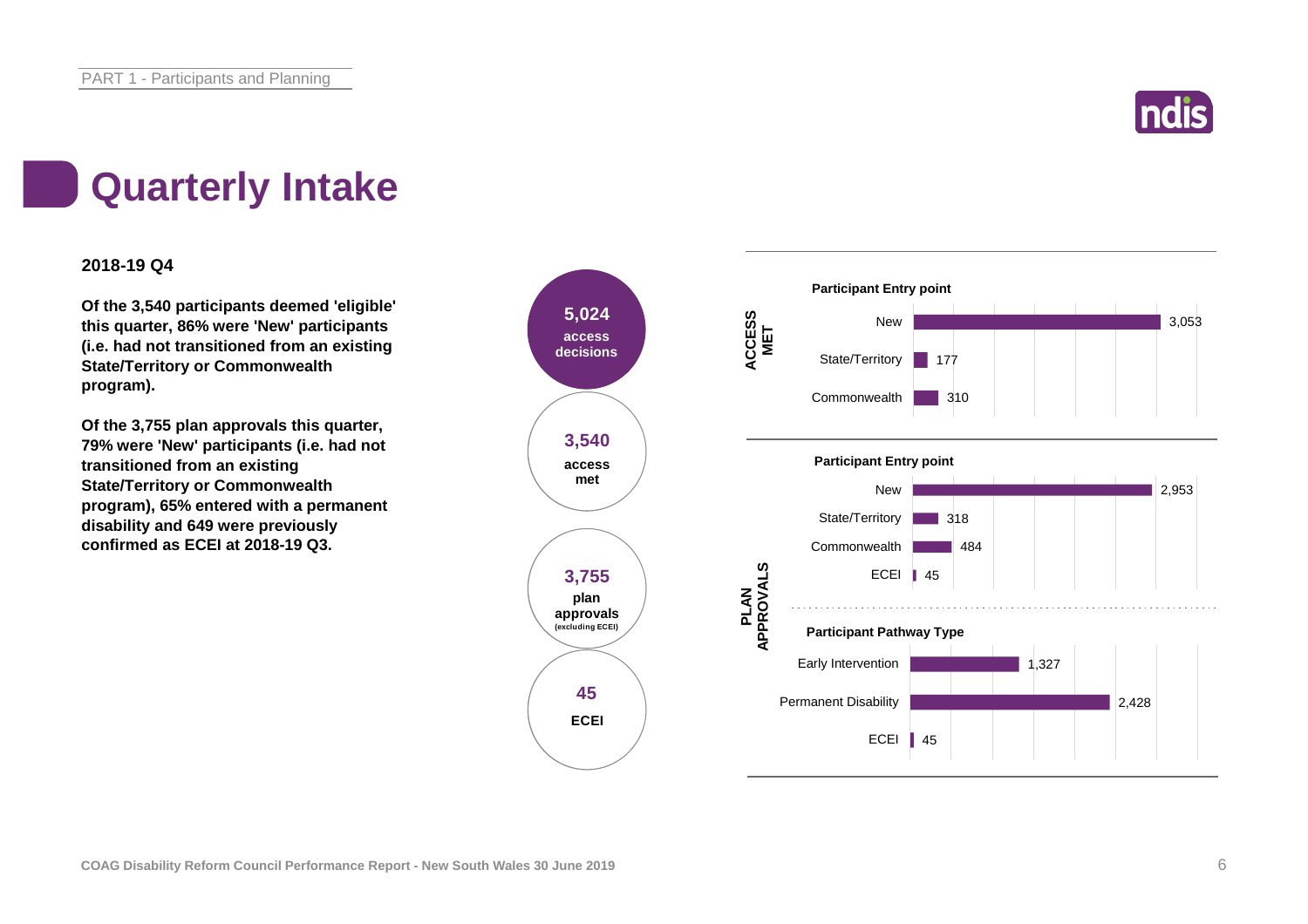### **Quarterly Intake Detail**

**Plan approval numbers have increased from 100,517 at the end of 2018-19 Q3 to 104,272 by the end of 2018-19 Q4, an increase of 3,755 approvals.**

**At the end of the quarter, 582 children are being supported in the ECEI gateway. Of these, 537 were previously confirmed as ECEI at 31 March 2019 and an additional 45 children entered the gateway this quarter.**

**The number of confirmed ECEI referrals reduced since 31 March 2019 mainly due to children who were in the ECEI gateway having an initial plan approved during the quarter. Children have also moved out of the ECEI gateway since 31 March 2019 for other reasons including where the child has been referred to appropriate mainstream services.**

**Overall, 3,020 participants with approved plans have exited the Scheme, resulting in 101,834 active participants (including ECEI) as at 30 June 2019.**

There were 27,594 plan reviews this quarter. This figure relates to all participants who have entered the scheme.

**Change in plan approvals between 31 March 2019 and 30 June 2019**



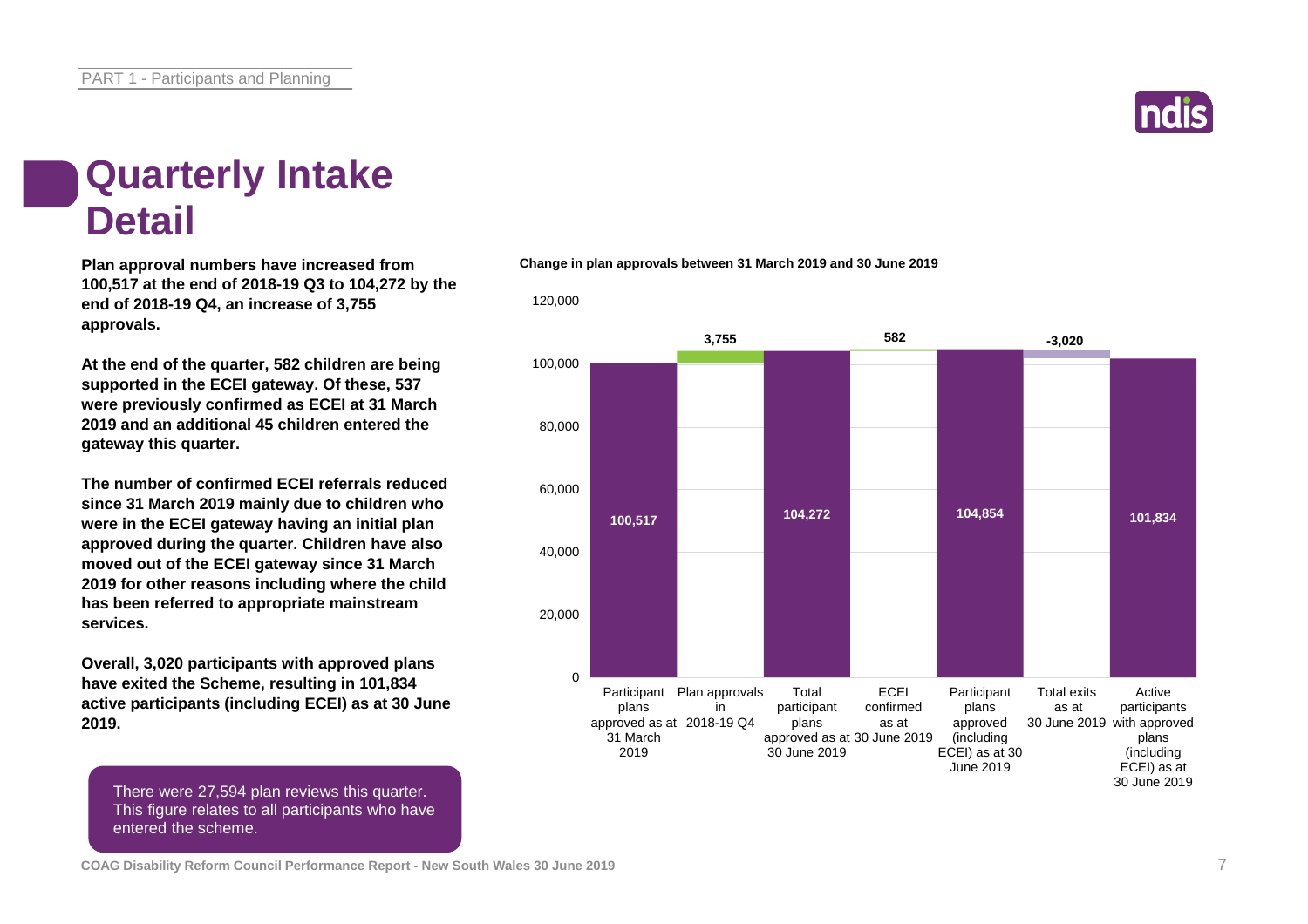### **Cumulative Position**

**At the end of 2018-19 Q4, the cumulative total number of participants that have received support was 104,854 (including 582 children supported through the ECEI gateway). Of these, 54,849 transitioned from an existing State/Territory program, 12,015 transitioned from an existing Commonwealth program and 37,408 participants have received support for the first time.**

**Overall, since 1 July 2013, there have been 130,063 people with access decisions.**

**Cumulative plan approvals compared with bilateral estimate**



#### **73%**

of bilateral estimate met since the commencement of transition (1 July 2016 - 30 June 2019)

#### **74%**

of scheme to date bilateral estimate met (1 July 2013 - 30 June 2019)

#### **104,272**

plan approvals to date; 104,854 including ECEI confirmed

#### **Plan approvals by participant referral pathway**



Cumulative position reporting is inclusive of trial participants for the reported period and represents participants who have or have had an approved plan.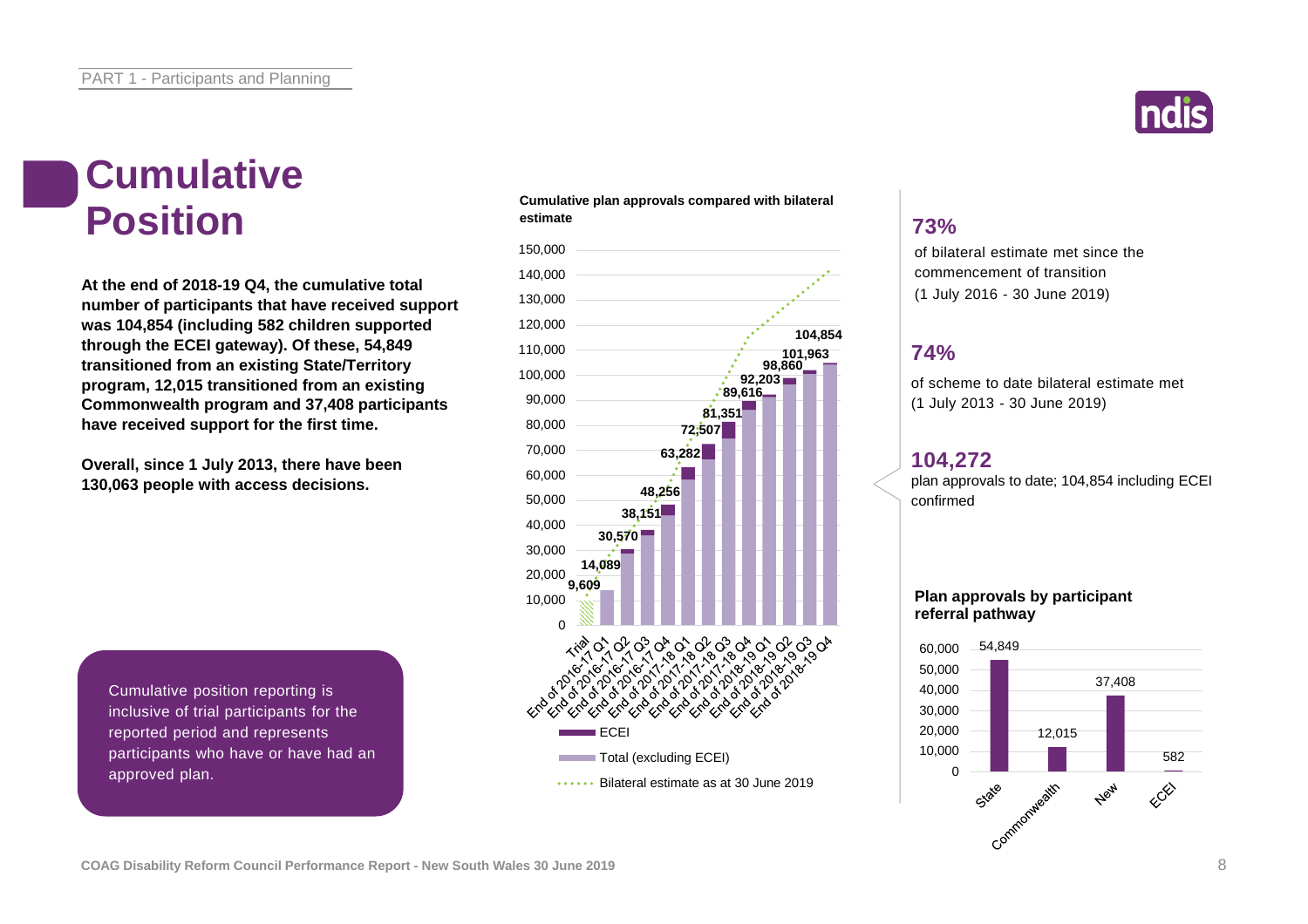

# **Participant Profiles by Age Group**

**These bar charts show the demographic profile of active participants with a plan approved in 2018-19 Q4, compared with plan approvals as at 31 March 2019, by age group.**

**41% of participants entering in this quarter are aged 0 to 6 years. This compares with 12% in prior quarters.**

#### **Active participants with a plan approved in 2018-19 Q4 by age group**



#### **% of active participants with a plan approved by age group**



■% of active participants with a plan approved in prior quarters

■% of active participants with a plan approved in 2018-19 Q4

Note: The age eligibility requirements for the NDIS are based on the age as at the access request date. Participants with their initial plan approved aged 65+ have turned 65 since their access request was received.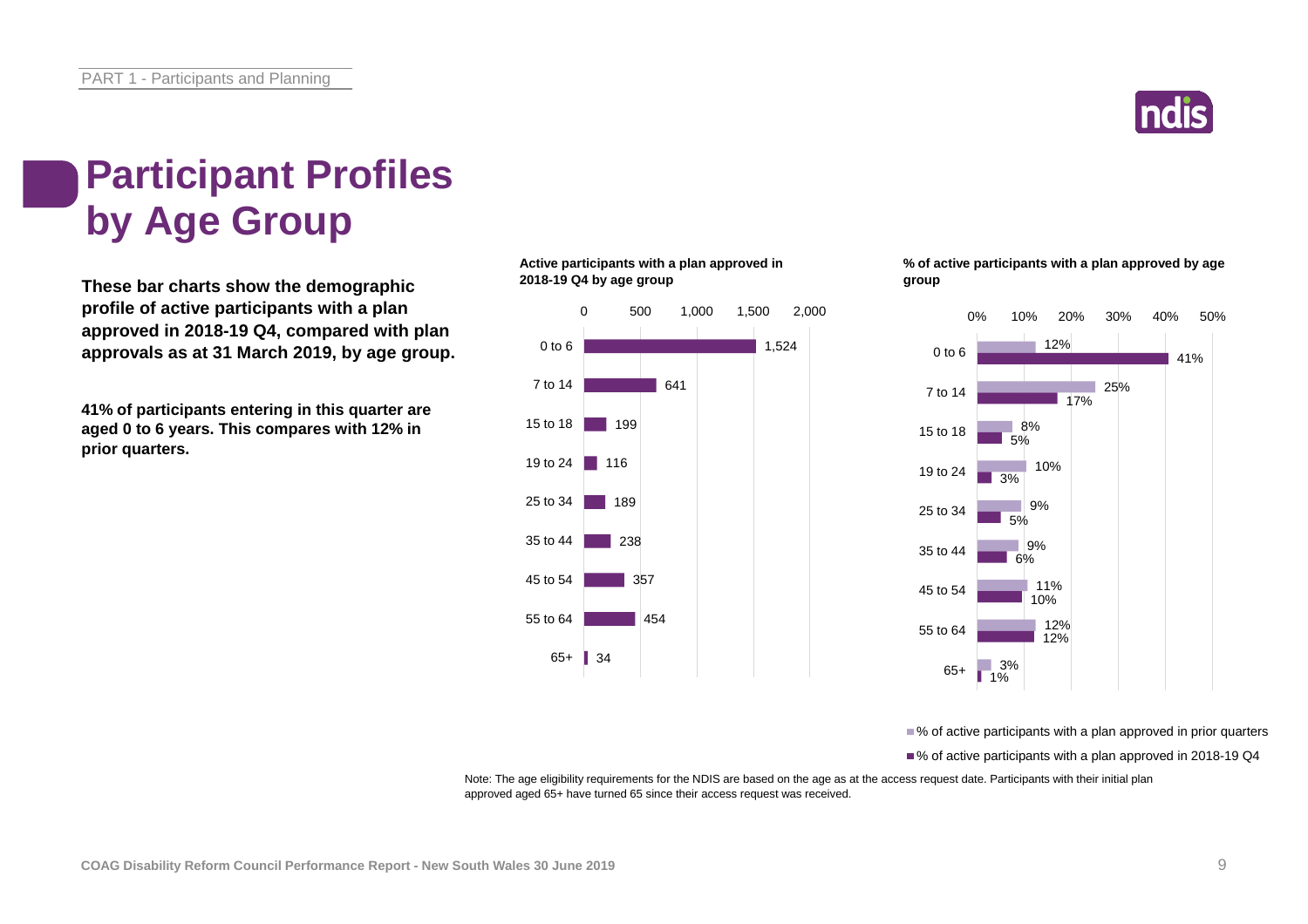

### **Participant Profiles by Disability Group**

**These bar charts show the demographic profile of active participants with a plan approved in 2018-19 Q4, compared with plan approvals as at 31 March 2019, by disability group.**

**Of the participants entering in this quarter, 11% had a primary disability of Developmental Delay compared with 4% in previous quarters. Further, 12% had a primary disability of Psychosocial Disability compared with 8% in previous quarters.**

**For the participants with a primary disability of Developmental Delay, the large increase was mainly driven by the increase in participants aged 0 to 6 years entering this quarter.**

#### **Active participants with a plan approved in 2018-19 Q4 by disability group**



#### **% of active participants with a plan approved by disability group**



■% of active participants with a plan approved in prior quarters

■% of active participants with a plan approved in 2018-19 Q4

Note 1: Of the 428 active participants identified as having an intellectual disability, 40 (9%) have down syndrome. Note 2: Since 2017-18 Q1 Developmental Delay and Global Developmental Delay have been reported separately to the Intellectual Disability group.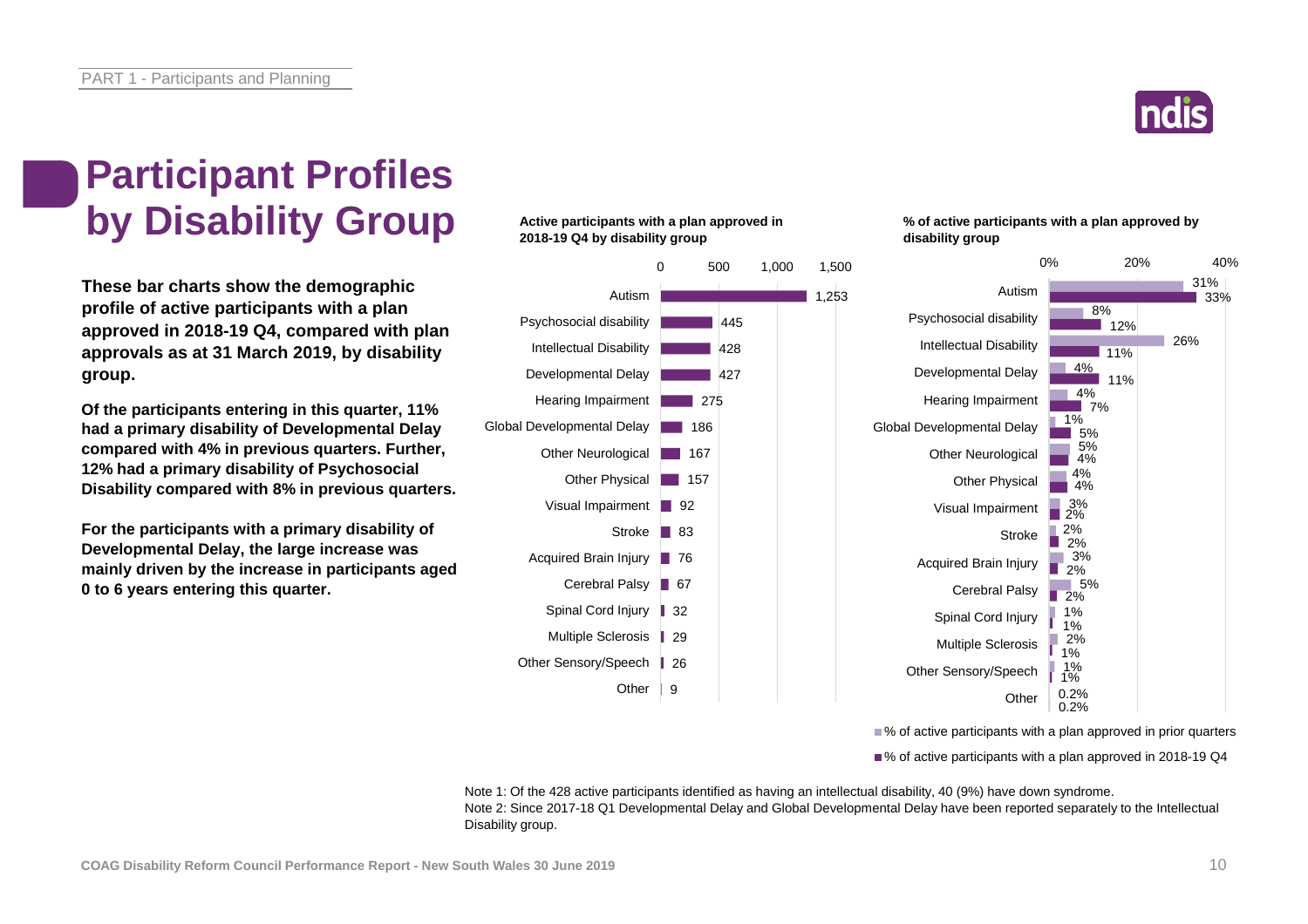

### **Participant Profiles by Level of Function**

**These bar charts show the demographic profile of active participants with a plan approved in 2018-19 Q4, compared with plan approvals as at 31 March 2019, by level of function.**

**For participants with a plan approval in the current quarter:** 

**• 39% of active participants had a relatively high level of function**

**• 41% of active participants had a relatively moderate level of function** 

**• 20% had a relatively low level of function**

**These relativities are within the NDIS participant population, and not comparable to the general population.**

**% of active participants with a plan approved by level of function**



■% of active participants with a plan approved in 2018-19 Q4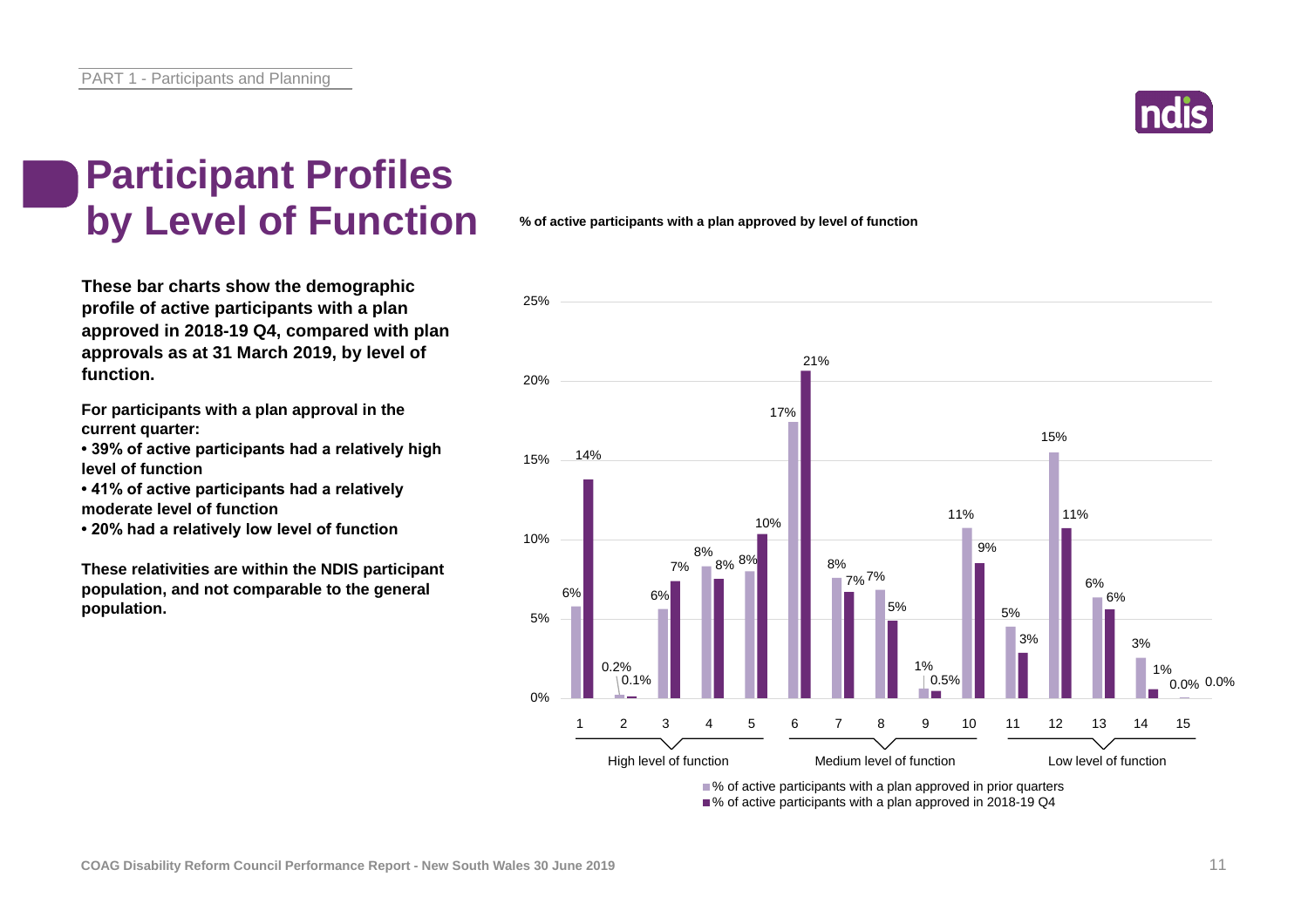

## **Participant Profiles by Gender**

**These charts show the demographic profile of active participants with a plan approved in 2018- 19 Q4, compared with plan approvals as at 31 March 2019, by gender.**

**The majority of participants are males.**

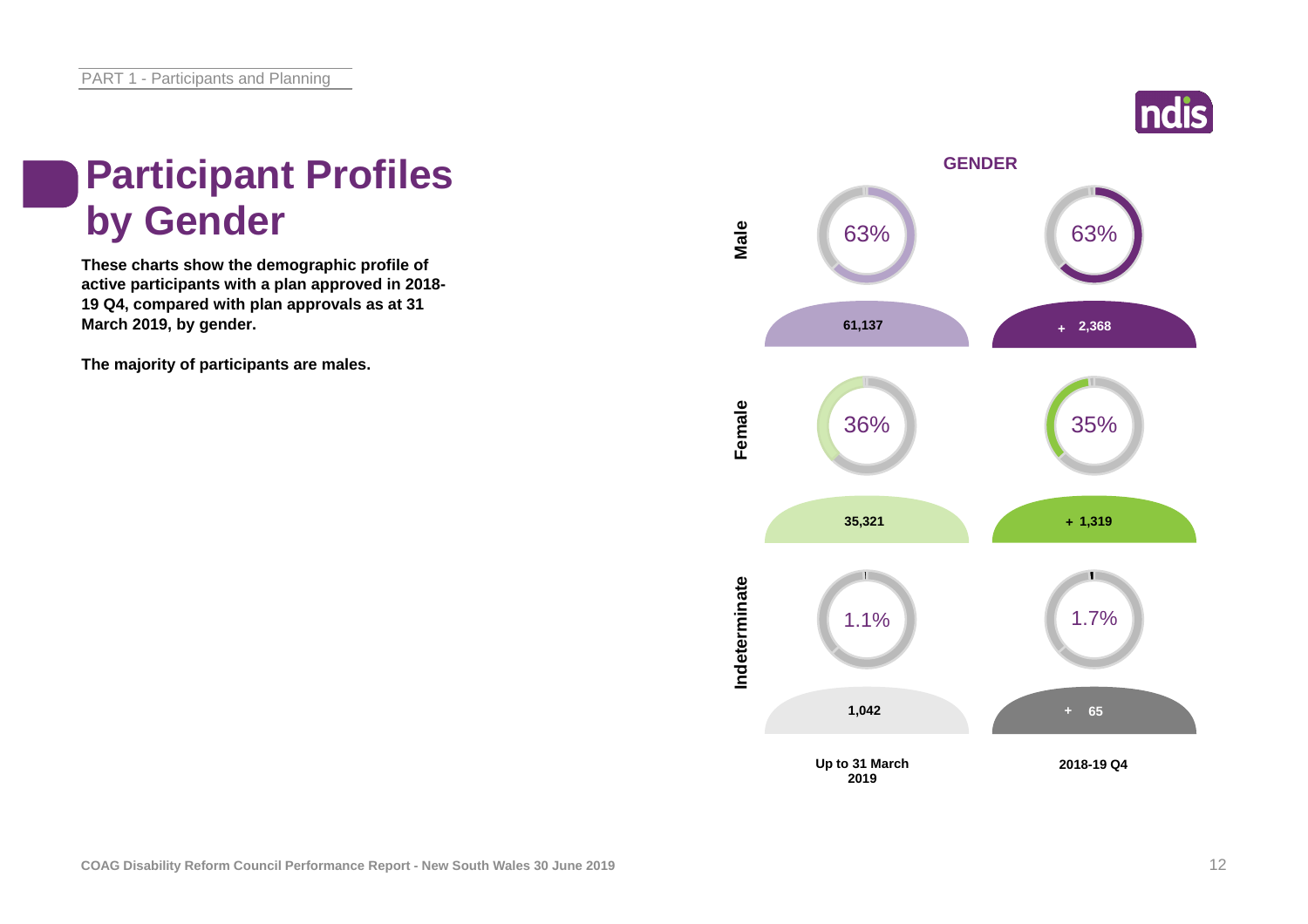### **Participant Profiles: Other**

**These bar charts show other demographic profiles of active participants with a plan approved in 2018-19 Q4, compared with plan approvals as at 31 March 2019.**

**Of the participants with a plan approved in 2018-19 Q4:**

**• 9.0% were Aboriginal or Torres Strait Islander, compared with 6.1% in previous periods combined.**

**• 1.5% were young people in residential aged care, compared with 2.1% in previous periods combined.**

**• 12.0% were culturally and linguistically diverse, compared with 9.4% in previous periods combined.**





**3**

0.3%

0.1%

**Not stated**

**Prior Quarters** 2018-19 Q4

87.9%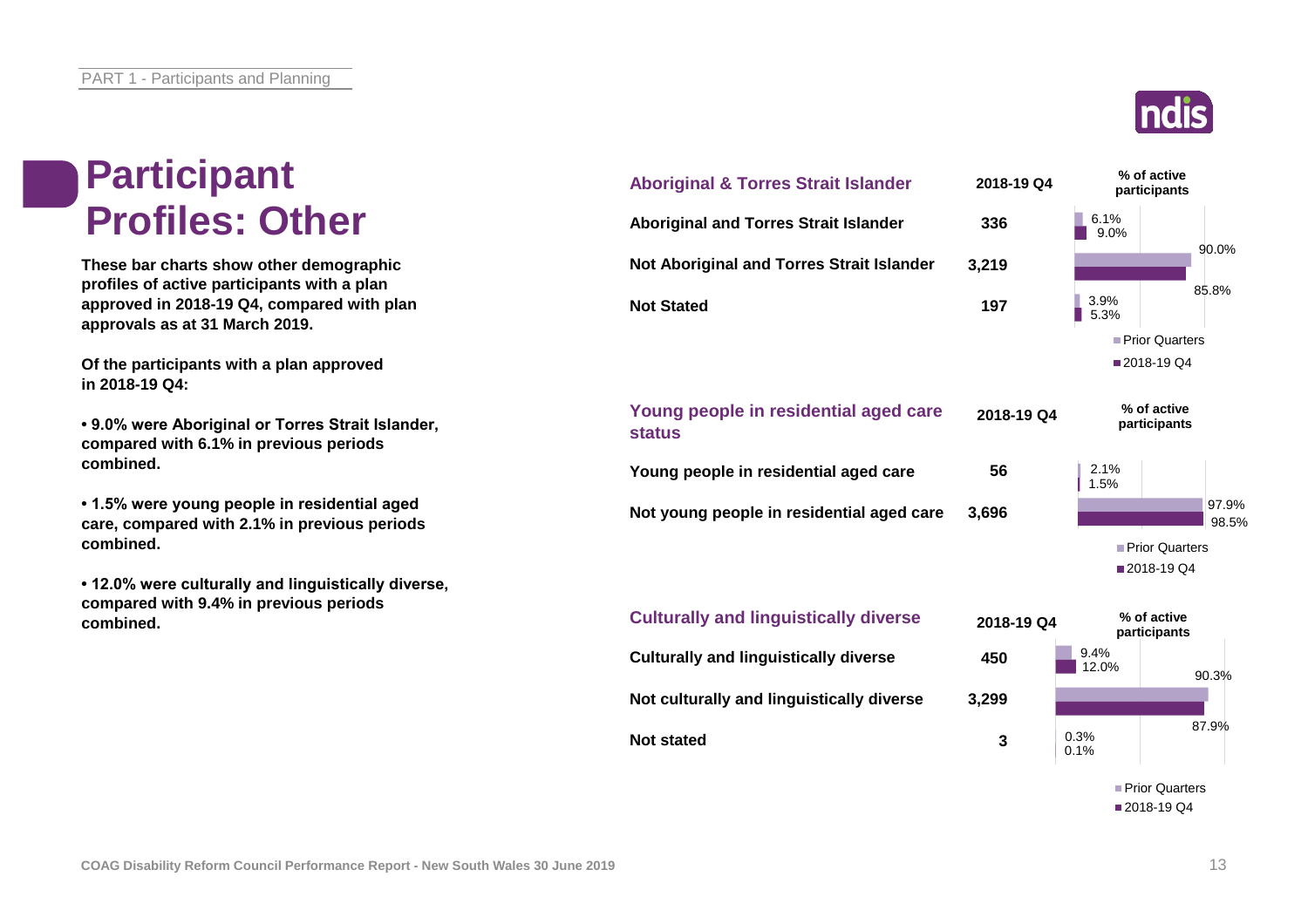![](_page_13_Picture_1.jpeg)

### **Plan Management Support Coordination**

**The proportion of participants electing to fully or partly self-manage their plan was higher in 2018-19 Q4 at 28%, compared with 24% in previous quarters combined.**

**38% of participants who have had a plan approved in 2018-19 Q4 have support coordination in their plan, compared to 34% in previous quarters combined.**

![](_page_13_Figure_5.jpeg)

**Prior quarters (transition only)**

![](_page_13_Figure_7.jpeg)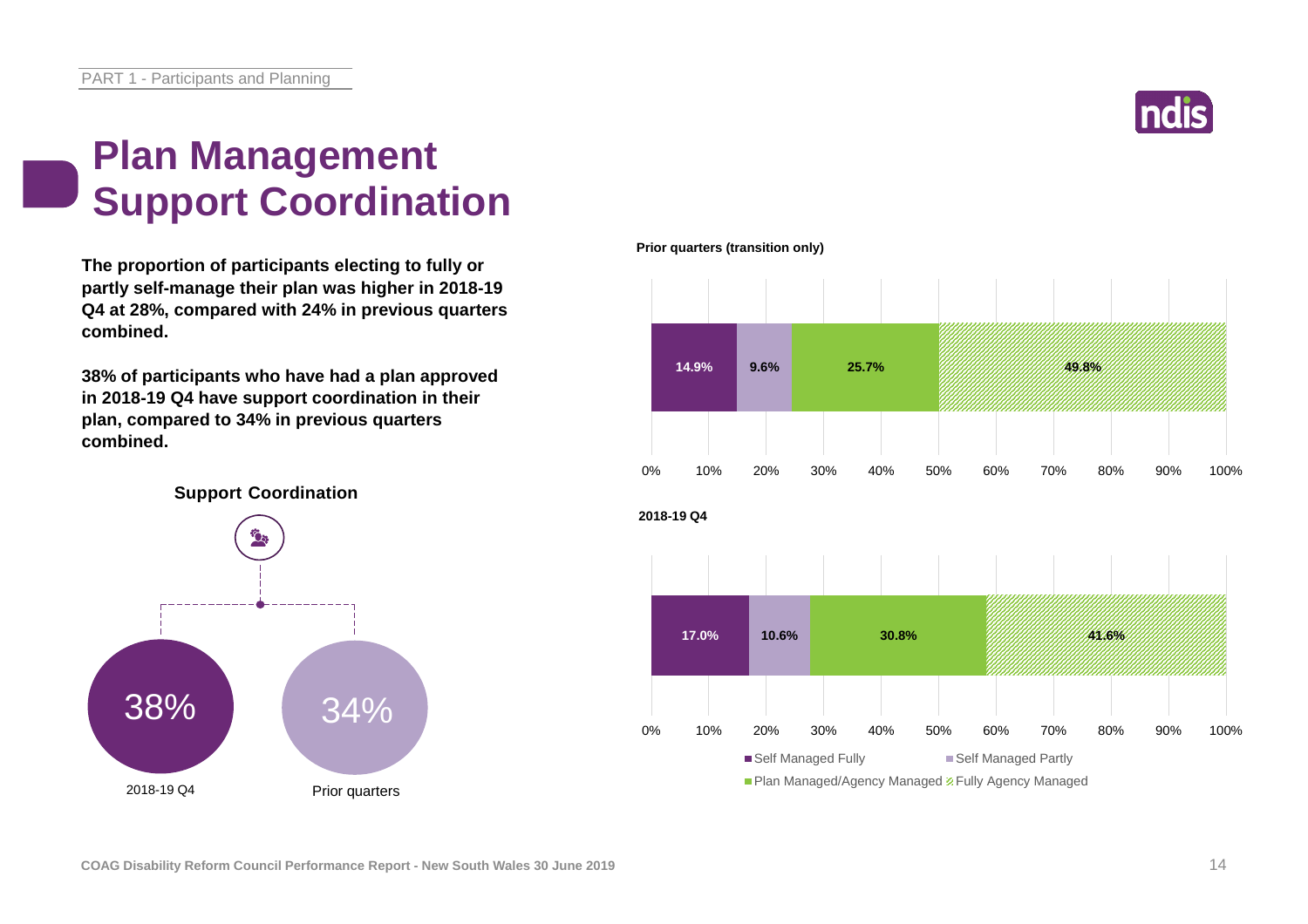![](_page_14_Picture_1.jpeg)

#### **Plan Activation**

**Plan activation refers to the amount of time between a participant's initial plan being approved, and the date the participant first receives support. In-kind supports are included.** 

**The percentage of participants who activated plans within 90 days of initial plan approval was:** 

**• 81% of participants entering in 2018-19 Q2**

**• 86% of participants entering in previous quarters combined**

**Duration to Plan activation for participants with initial plan approval**

**Prior quarters (transition only)**

![](_page_14_Figure_8.jpeg)

![](_page_14_Figure_9.jpeg)

Note: Participants with initial plans approved after the end of 2018-19 Q2 have been excluded from the charts. They are relatively new and it is too early to examine their durations to activation.

Plan activation figures are approximations based on payment data. As there is a lag between when the support is provided to a participant, and the payment being made, these statistics are a conservative estimate; it is likely plan activation is faster than presented.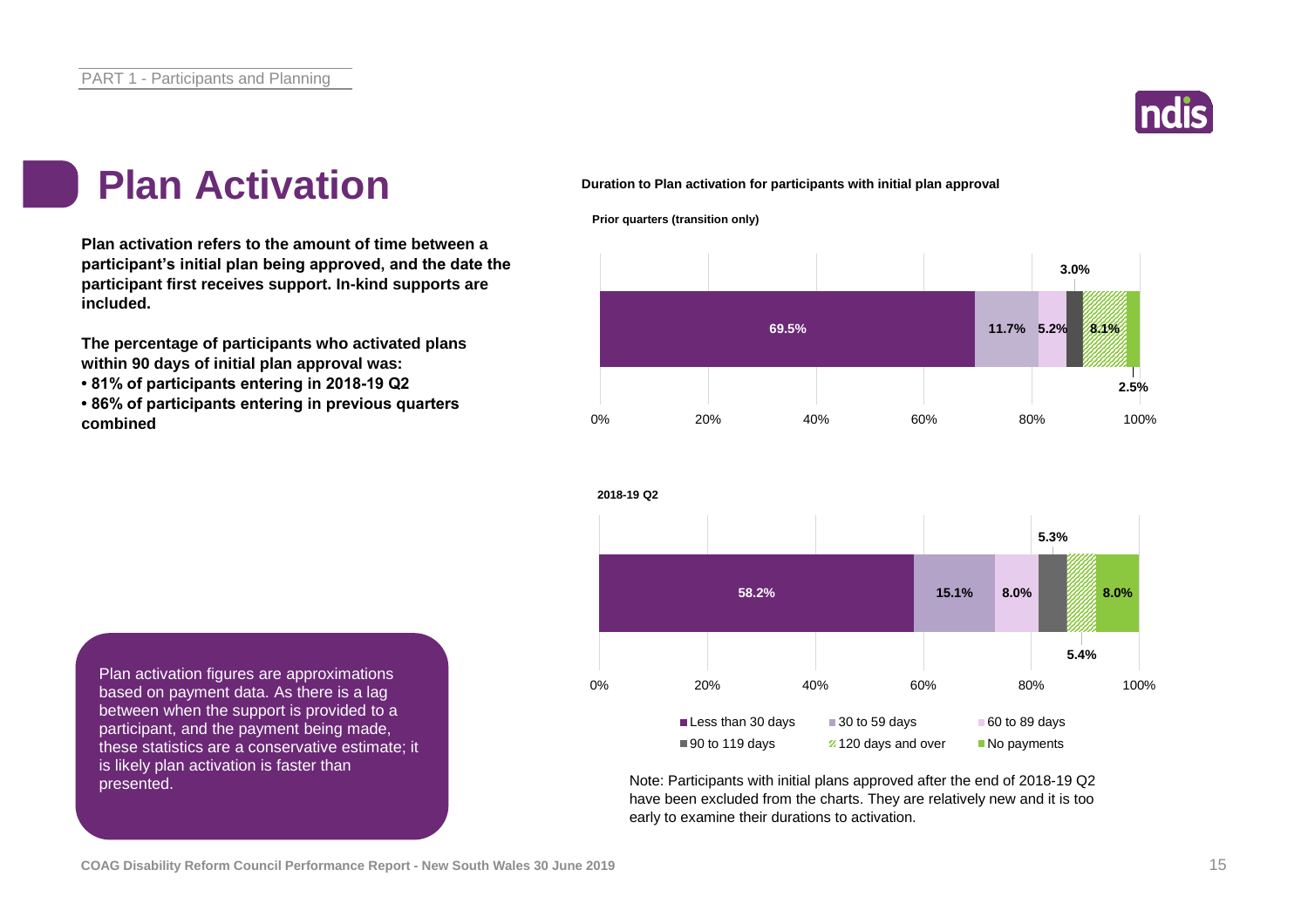![](_page_15_Picture_1.jpeg)

#### **Participant Outcomes**

**This information on participant outcomes has been collected from 99% of participants who received their initial plan since 1 July 2016 (when they entered the scheme).**

**• 62% of participants aged 0 to 14 are able to make friends outside of family/carers**

**• 51% of participants aged 0 to before school are engaged in age appropriate community, cultural or religious activities, compared to 31% - 36% for other age groups**

**• 57% of participants from school age to 14 attend school in a mainstream class, compared to 30% of participants aged 15 to 24**

**• 26% of participants aged 25 and over have a paid job, compared to 17% of participants aged 15 to 24**

**• 63% of participants aged 25 and over choose what they do every day, compared to 44% of participants aged 15 to 24**

#### 62% 62% 51% 36% 57% 31% 30% 17% 44% 35% 26% 63% 0% 10% 20% 30% 40% 50% 60% 70% 80% 90% 100% % able to make friends % in age appropiate outside of family (or community, cultural or carers) religious activities % attending school in mainstream class % with a paid job % that choose what they do every day

 $\Box$  0 to before school  $\Box$  School to 14  $\Box$  15 to 24  $\Box$  25 and over

**Selected key baseline indicators for participants**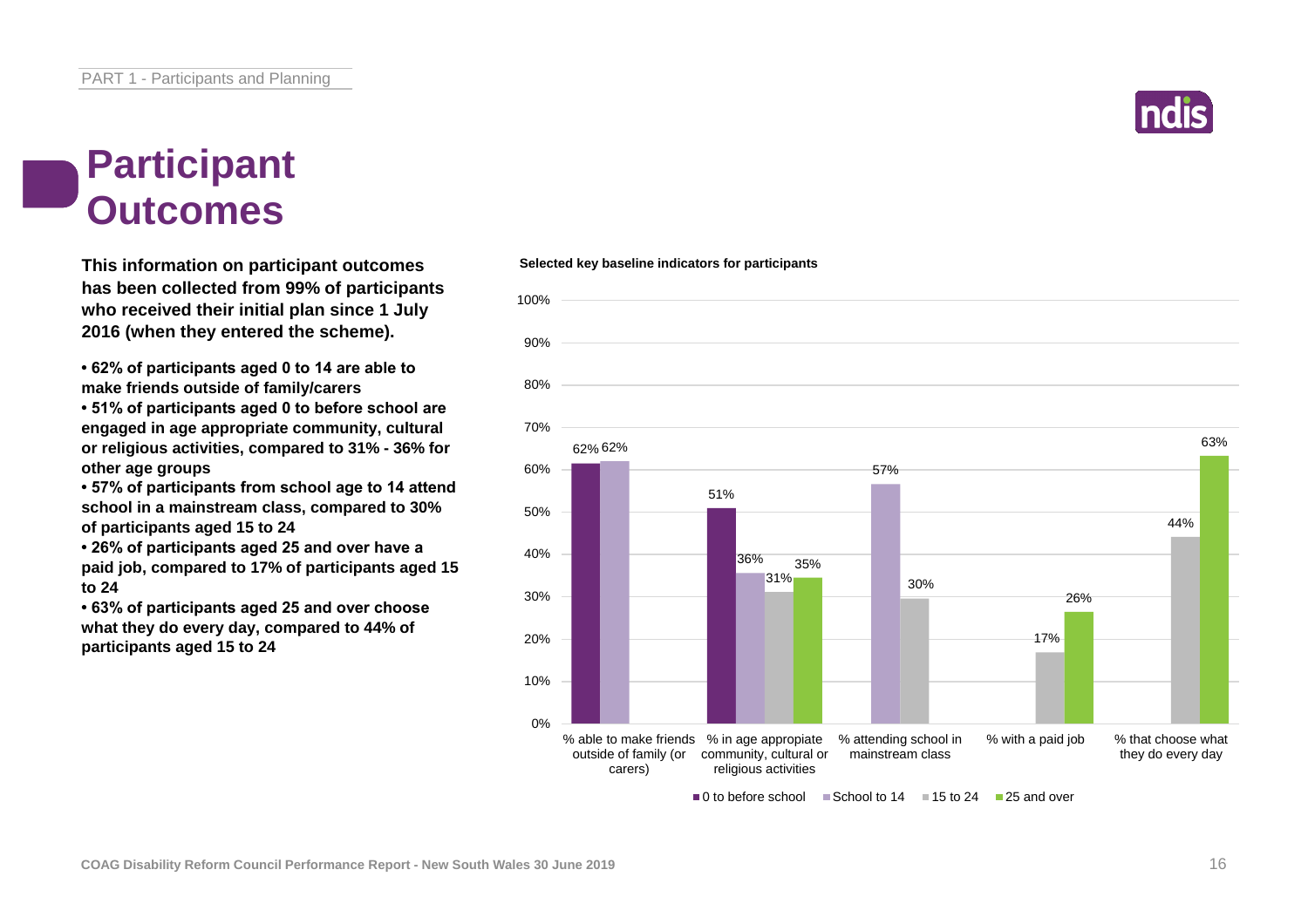### **Family/Carers Outcomes**

**when they entered the Scheme (baseline indicators):**

**• working in a paid job was highest for participants aged 15 to 24 (51%)**

**• able to advocate for their child/family member was highest for participants aged 0 to 14 (78%) • who have friends and family they can see as often as they like was similar across all ages (46%)**

**• who feel in control selecting services was highest for participants aged 15 to 24 (37%)**

**• who support/plan for their family member through life stage transitions was highest for participants aged 0 to 14 (85%)**

**The percentage of participants' families/carers Selected key baseline indicators for families and carers of participants**

![](_page_16_Figure_8.jpeg)

 $\Box$  0 to 14  $\Box$  15 to 24  $\Box$  25 and over

![](_page_16_Picture_11.jpeg)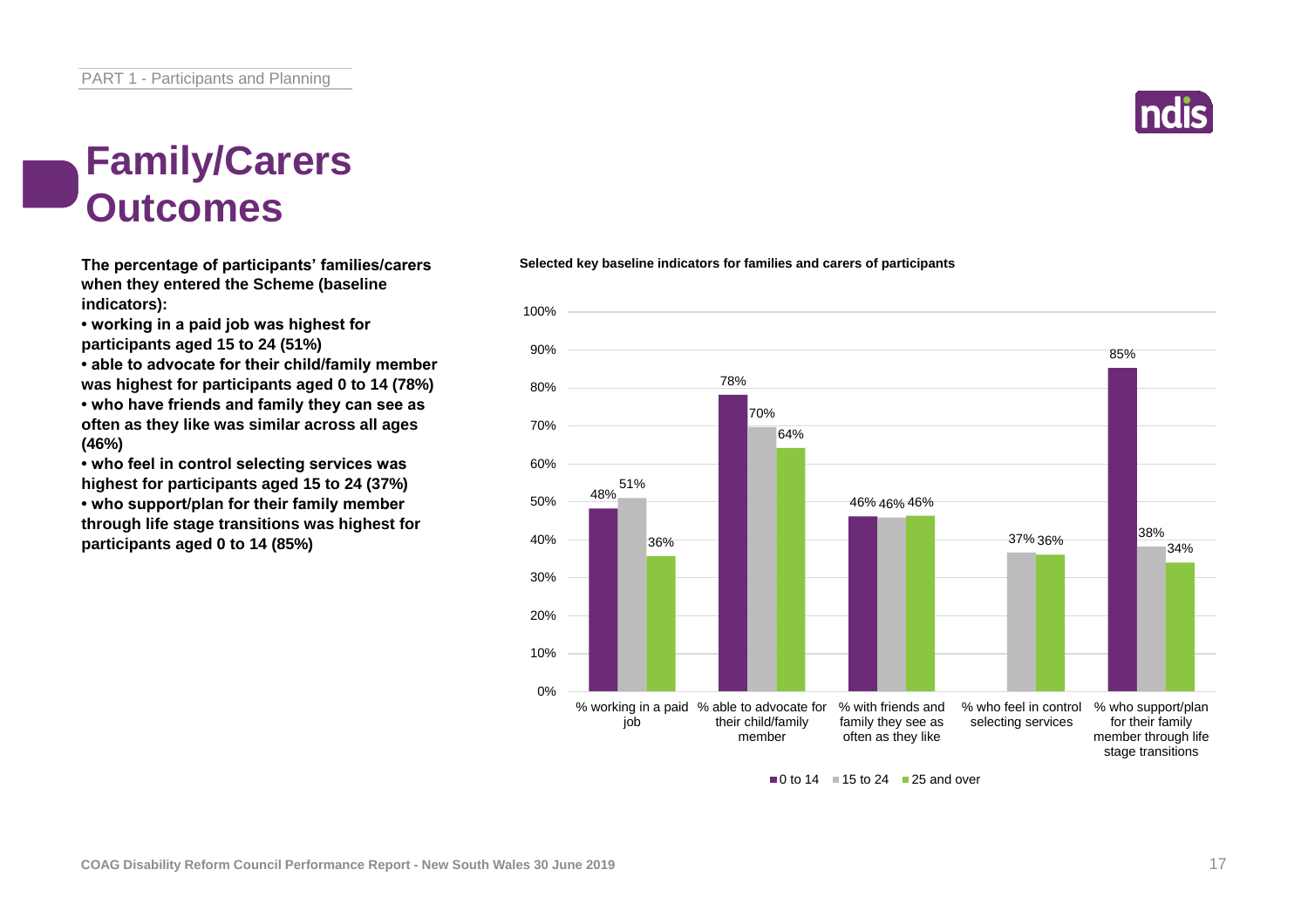![](_page_17_Picture_1.jpeg)

### **Has the NDIS helped? Participants**

**This data reflects participants' perceptions on whether engagement with the NDIS has helped them.**

**The NDIA asked the question 'Has the NDIS helped?' to individuals who entered the Scheme between 1 July 2016 and 30 June 2017, after their first year participating in the Scheme and again at the end of their second year of the Scheme.**

**In general, participants' perceptions of whether the NDIS has helped improved from year one to year two, with the exception of the Work domain.**

#### **"Has the NDIS helped?" questions for participants**

![](_page_17_Figure_7.jpeg)

![](_page_17_Figure_8.jpeg)

![](_page_17_Figure_9.jpeg)

#### 25 and over

![](_page_17_Figure_11.jpeg)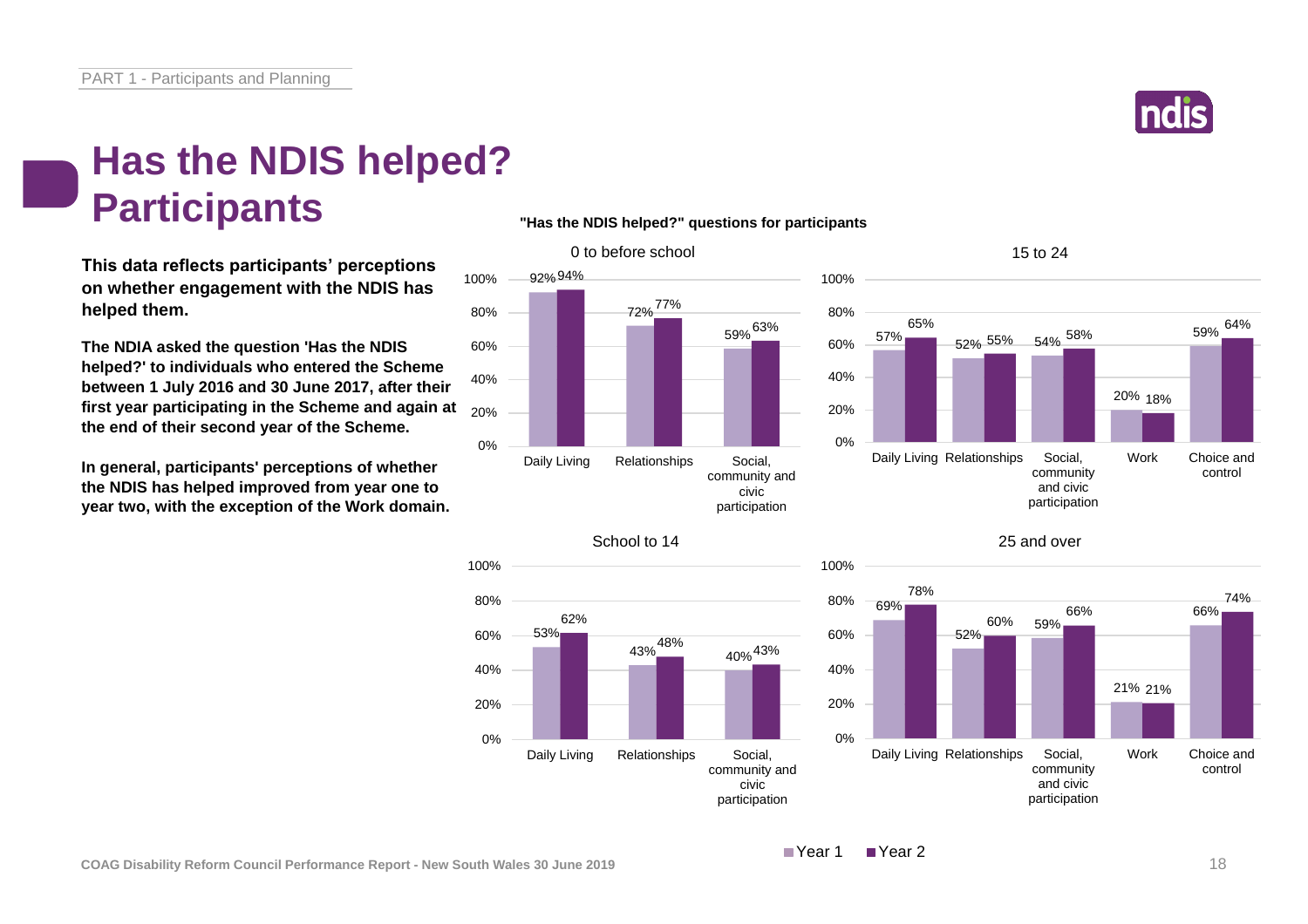![](_page_18_Picture_1.jpeg)

### **Has the NDIS helped? Family/Carers**

**This data reflects families and carers' perceptions on whether engagement with the NDIS has helped them.**

**The NDIA asked the question 'Has the NDIS helped?' to families and carers of individuals who entered the Scheme between 1 July 2016 and 30 June 2017, after their first year participating in the Scheme and again at the end of their second year of the Scheme.**

**Overall, family and carers' perceptions of whether the NDIS has helped improved from year one to year two.**

#### **"Has the NDIS helped?" questions for families and carers of participants**

![](_page_18_Figure_7.jpeg)

![](_page_18_Figure_8.jpeg)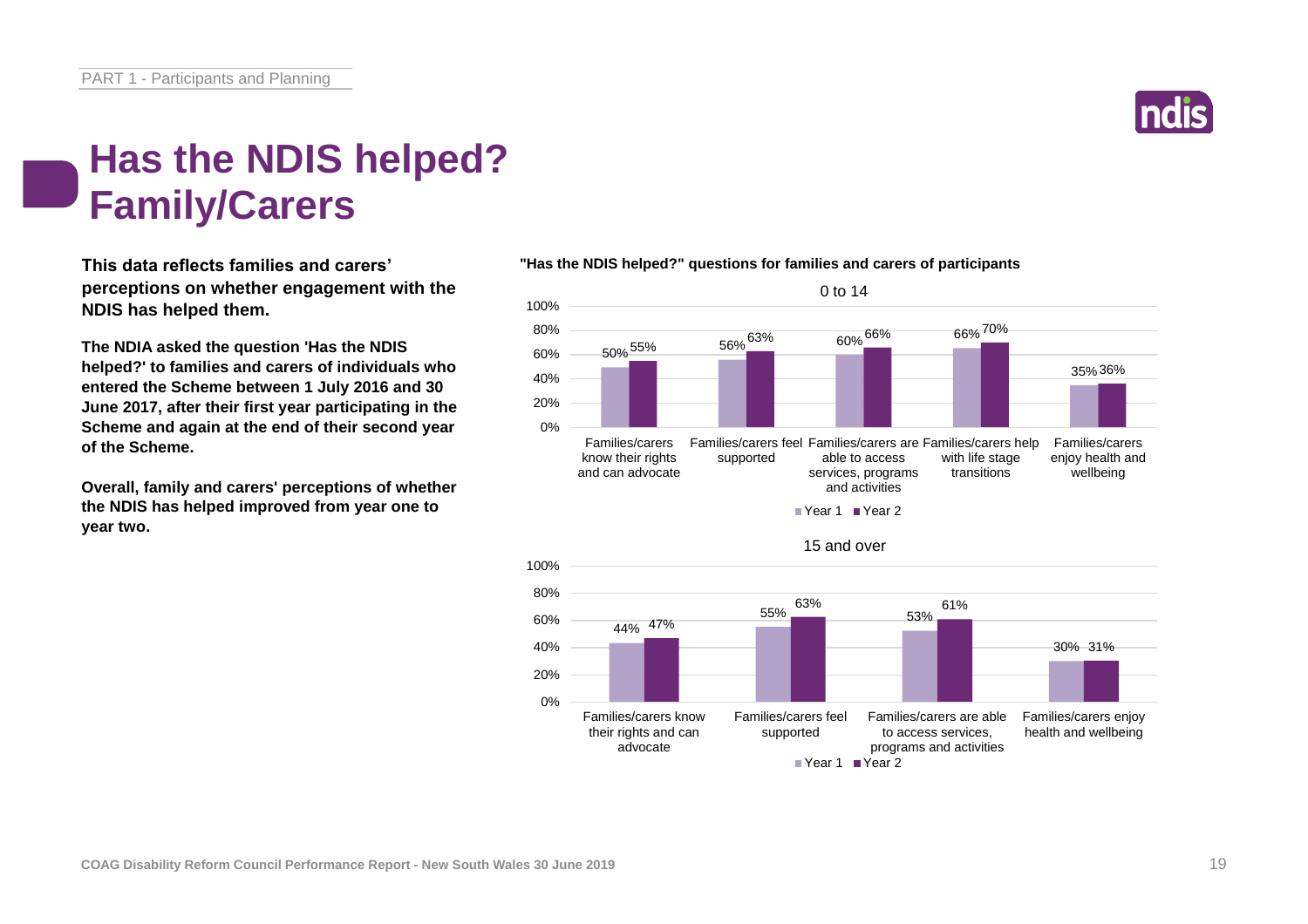![](_page_19_Picture_1.jpeg)

### **Participants in Work**

**The NDIA is acutely aware of the benefits that NDIS participants in paid employment, by age group. employment brings to participants and tracks employment outcomes to see whether the NDIS has helped participants to find paid work.**

**Baseline measures on employment are collected as a participant enters the Scheme, after their first year and again at the end of their second year of the Scheme. This data relates to participants who entered the Scheme between 1 July 2016 and 30 June 2017.**

**The percentage of participants in paid work increased this quarter from 13% to 22% for those aged 15 to 24, but decreased from 28% baseline to 26% for those aged 25 and over. Overall, the percentage of participants in employment increased from 24% to 25%.**

![](_page_19_Figure_7.jpeg)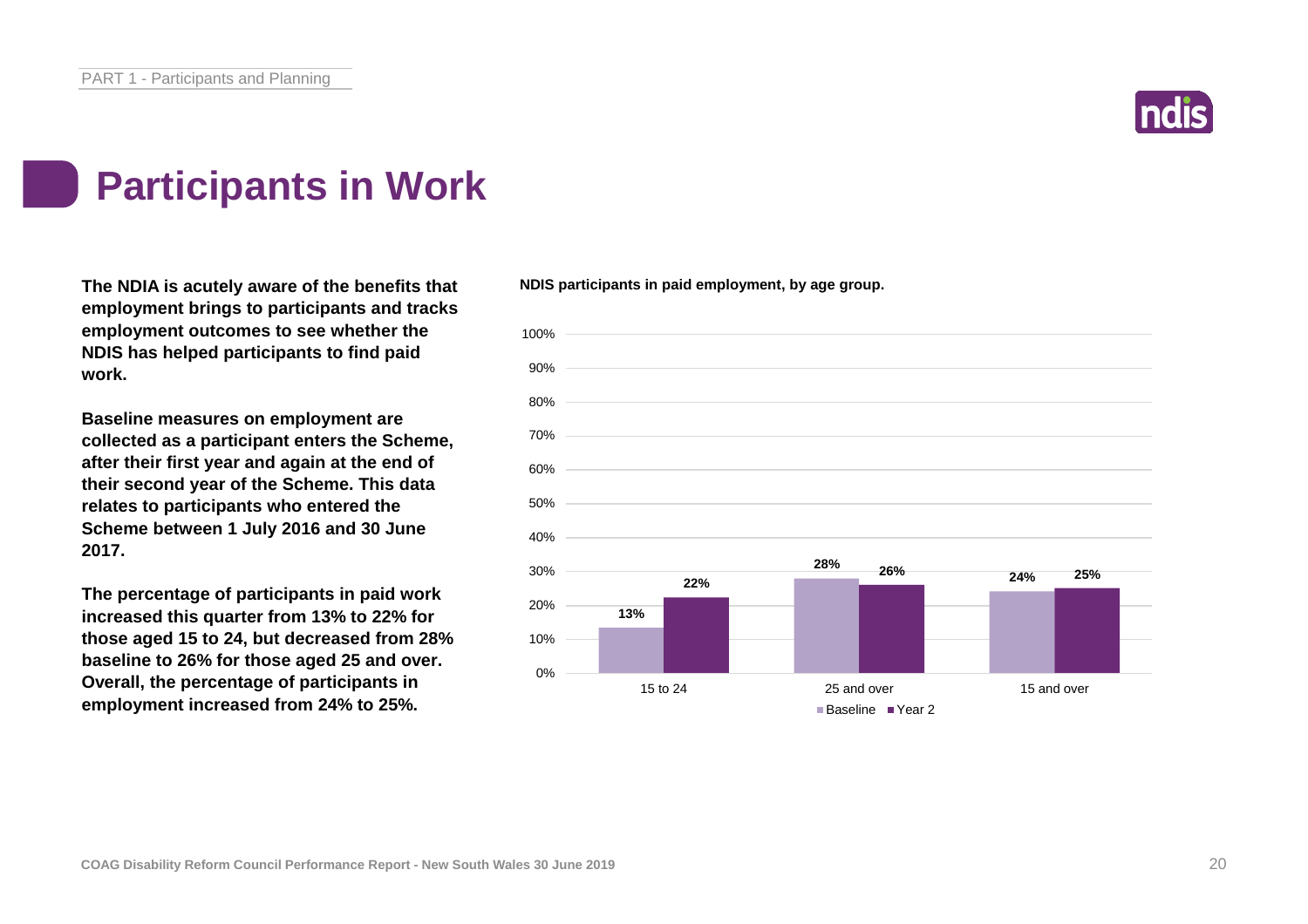### **Participants involved in community and social activities**

**The number of participants engaging in community and social activities is one of the key measures for ensuring quality experiences and outcomes for participants.**

**For participants who entered the Scheme between 1 July 2016 and 30 June 2017, levels of engagement in community and social activity are being tracked to see whether the NDIS has helped them to increase their participation.**

**Across all age groups, there was considerable increase in the percentage of participants engaged in community and social activities this quarter. The growth was most prevalent for the 15 to 24 age group, which saw an increase from 30% to 44%.**

**NDIS Participants participating in social activities in their community, by age group.**

![](_page_20_Figure_7.jpeg)

![](_page_20_Picture_8.jpeg)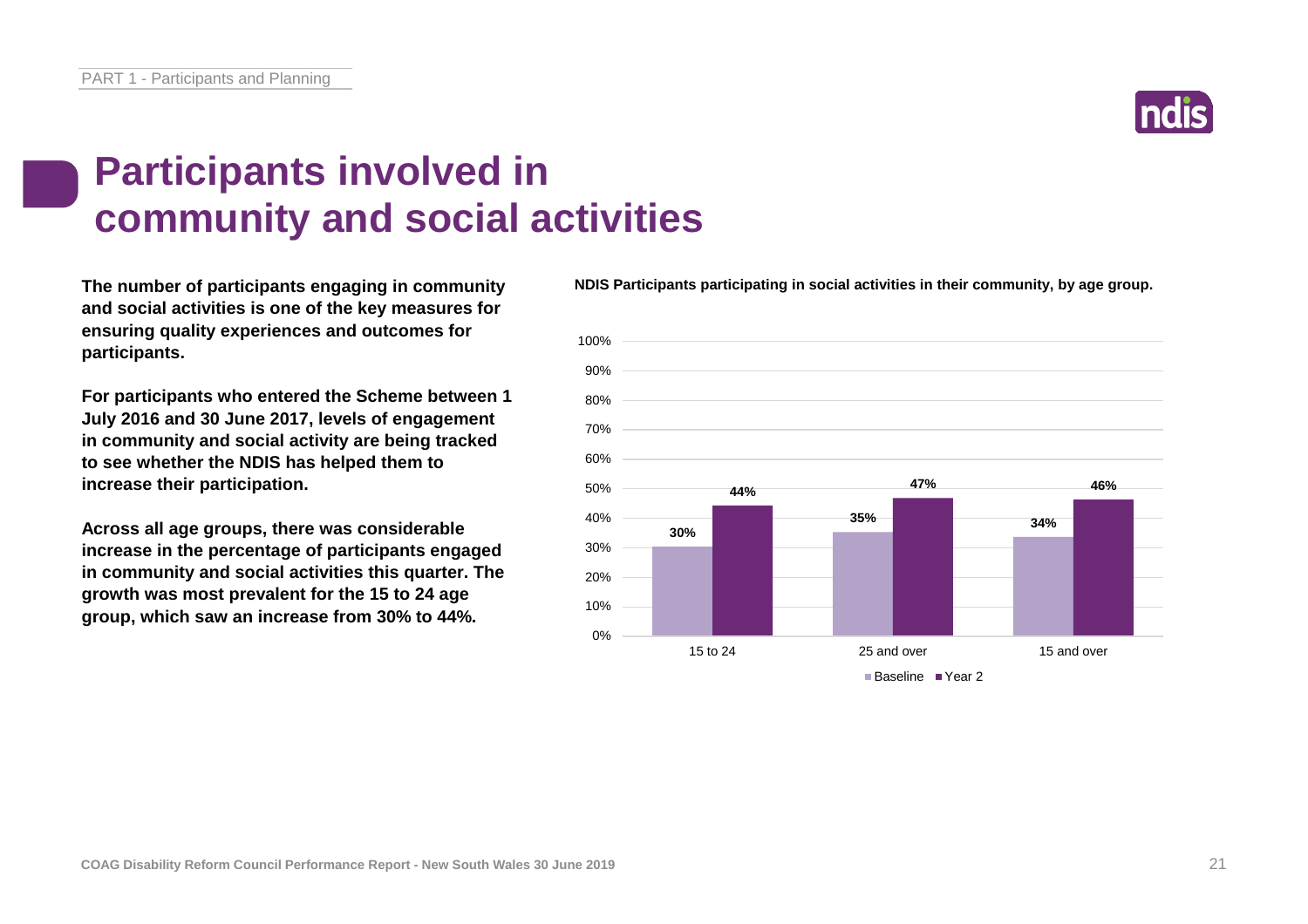![](_page_21_Picture_1.jpeg)

#### **Participant Satisfaction**

**97% of participants rated their satisfaction with the Agency's planning process as either good or very good in the current quarter. This has increased since the last quarter.**

**Proportion of participants describing satisfaction with the Agency's planning process as good or very good - by quarter**

![](_page_21_Figure_5.jpeg)

Participant satisfaction under the existing survey method continues to be high, but has fluctuated at around or below the trial site level.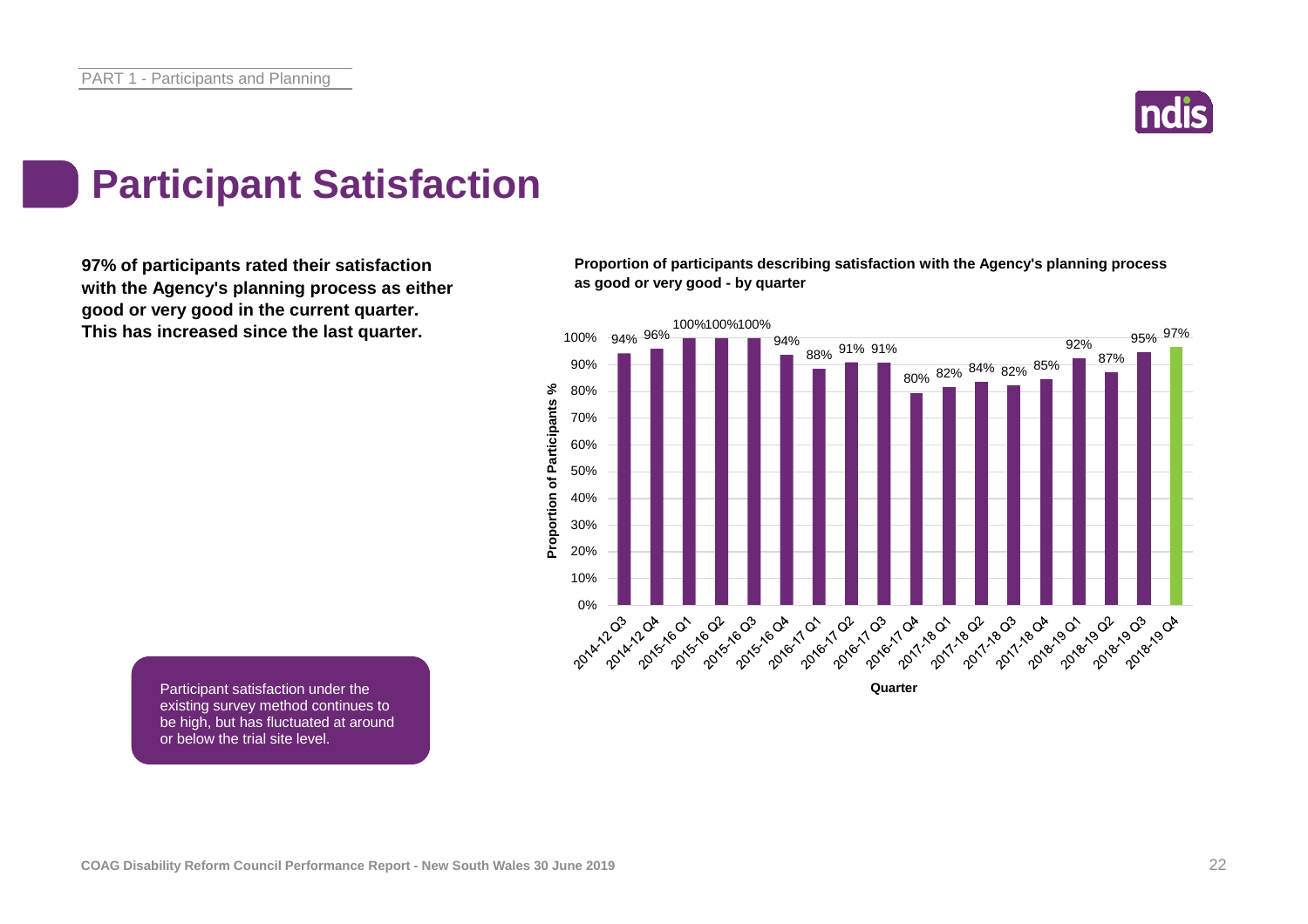### **ndis**

### **Participant Satisfaction - New Survey Method**

**A new participant satisfaction survey has been developed to better record the experience of NDIS participants and their families and carers at different stages of the participant pathway.**

**It began roll-out on 1 September 2018 and will become the primary tool for analysing participant experience. The new survey is designed to gather data at the four primary stages of the participant pathway:**

- **Access**
- **Pre-planning**
- **Planning**
- **Plan Review**

Generally there have been improvements in participant satisfaction at the access stage of the pathway in this quarter. There is still work required to improve participant understanding of the NDIS process and what happens next for individuals at each stage of the process.

**Proportion of participants who agreed with statements about the different stages of NDIS journey in 2018-19 Q4 compared to prior quarters** 0% 20% 40% 60% 80% 100%

![](_page_22_Figure_11.jpeg)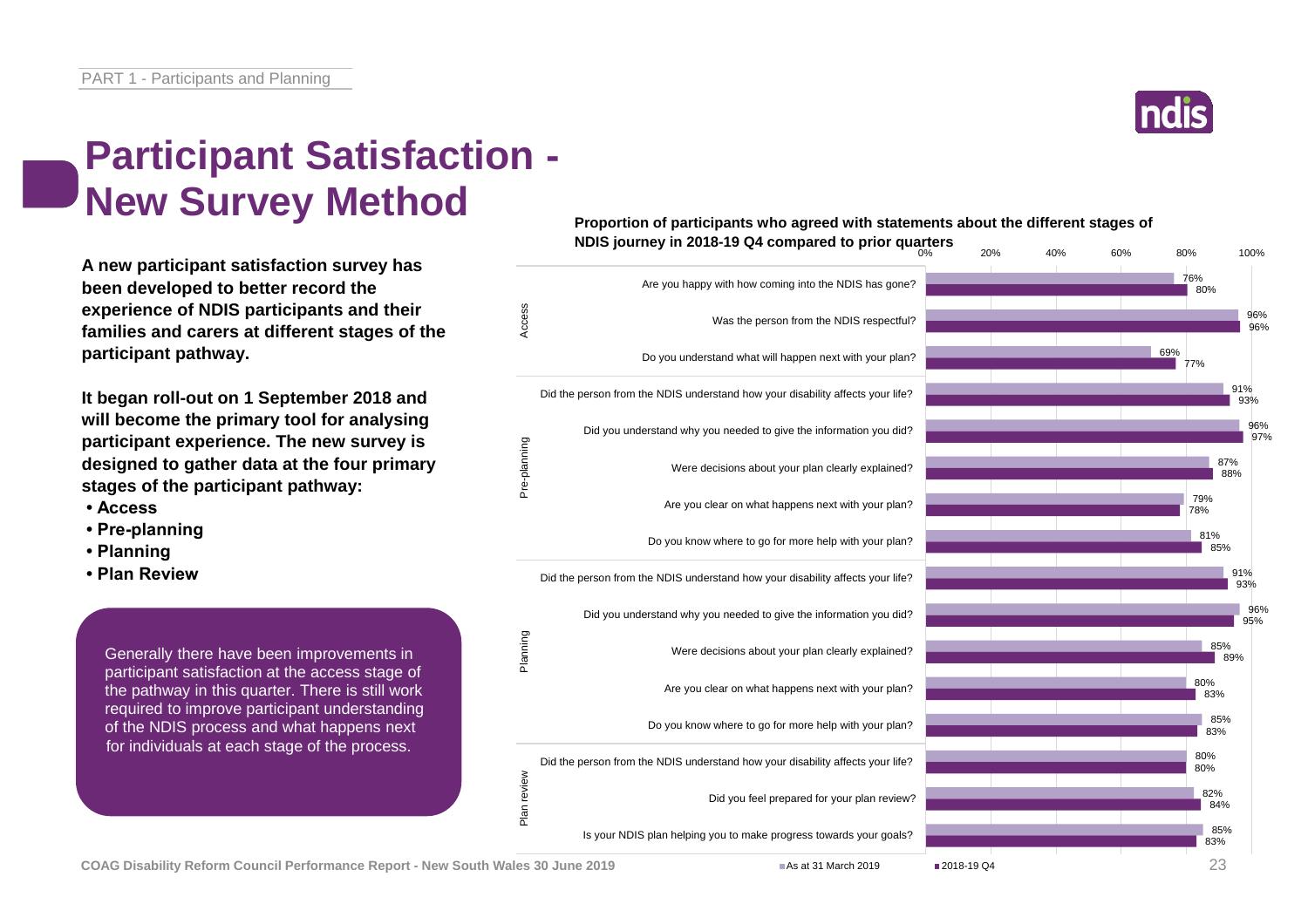# **Committed Supports and Payments**

Both committed and paid supports to participants are increasing in line with the growing scheme.

Of the \$12.7 billion that has been committed in participant plans, \$8.9 billion has been paid to date.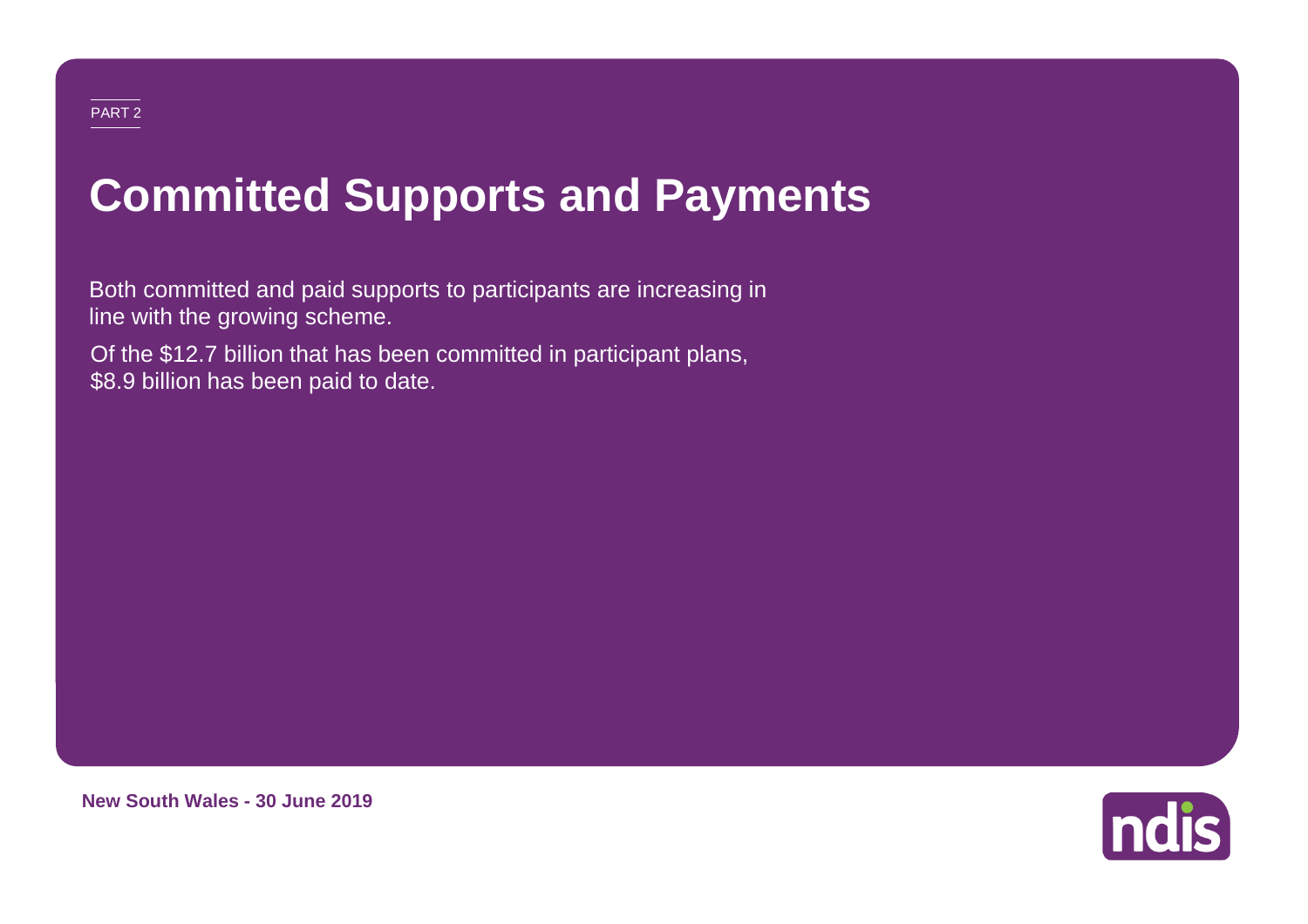### **Summary**

**This section presents information on the amount committed in plans and payments to service providers and participants.**

![](_page_24_Picture_3.jpeg)

#### **Key Statistics**

SUMMARY OF PAYMENTS FOR SUPPORTS PROVIDED BY FINANCIAL YEAR SINCE THE NDIS TRIAL WAS LAUNCHED IN 2013-14: 2013-14: \$37.4M 2014-15: \$141.3M 2015-16: \$257.5M 2016-17: \$1,216.8M 2017-18: \$3,117.4M 2018-19: \$4,116.5M.

PERCENTAGE OF COMMITTED SUPPORTS UTILISATION BY FINANCIAL YEAR: 2013-14: 74% 2014-15: 77% 2015-16: 74% 2016-17: 68% 2017-18: 72% UTILISATION OF COMMITTED SUPPORTS IN 2018-19 IS STILL EMERGING.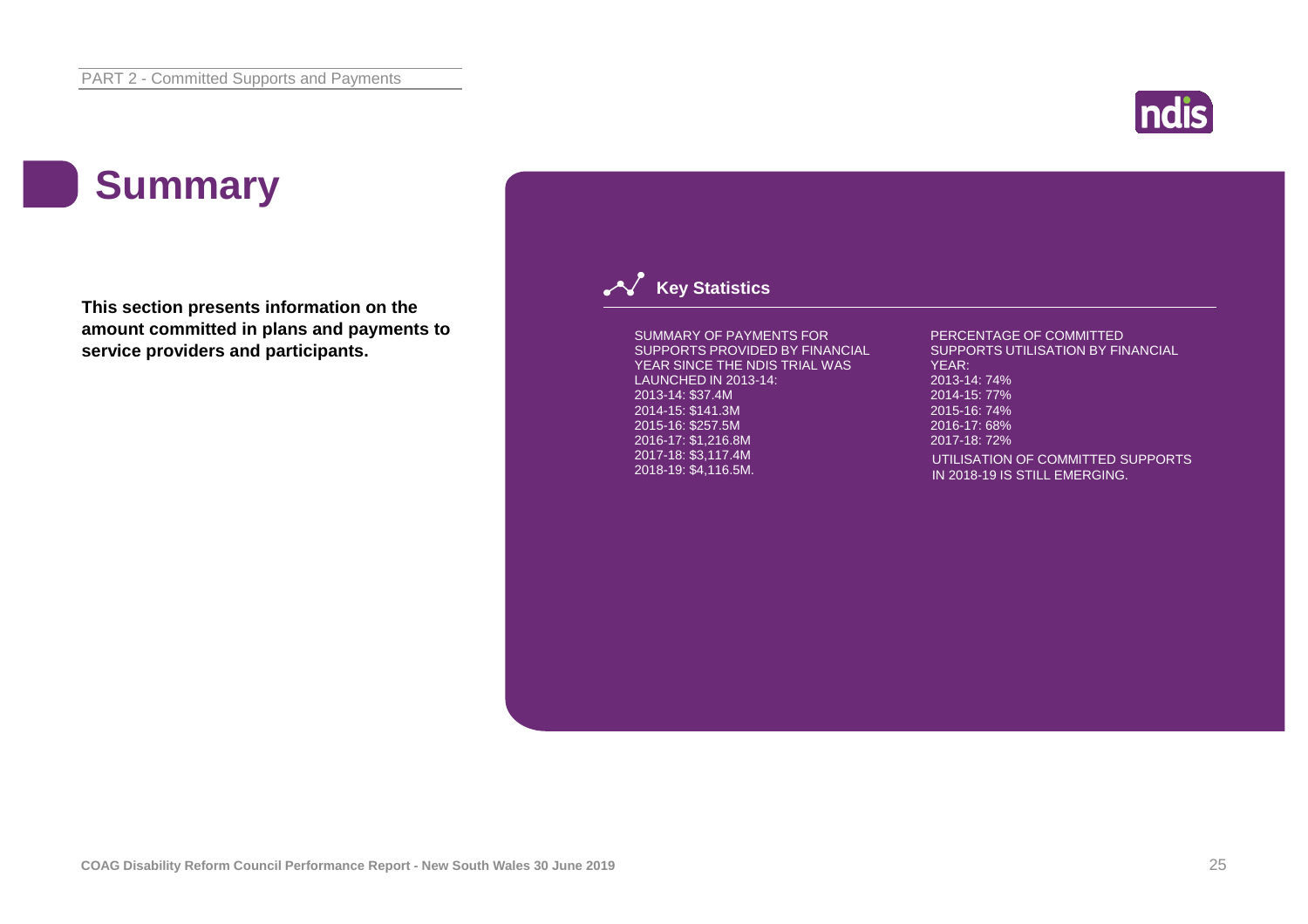![](_page_25_Picture_1.jpeg)

### **Committed Supports and Payments**

**This data shows the committed supports by the year they are expected to be provided, in comparison to the committed supports that have been paid.**

**Of the \$12.7 billion that has been committed in participant plans, \$8.9 billion has been paid to date.**

**Summary of committed supports paid in financial years since the NDIS trial launched: 2013-14: \$37.4m 2014-15: \$141.3m 2015-16: \$257.5m 2016-17: \$1,216.8m 2017-18: \$3,117.4m 2018-19: \$4,116.5m**

**Committed and paid by expected support year**

|                 |      | 2013-14   2014-15   2015-16   2016-17   2017-18 |       |         |         | $2018 - 19$ | Total'   |
|-----------------|------|-------------------------------------------------|-------|---------|---------|-------------|----------|
| Total committed | 50.6 | 184.5                                           | 349.4 | 1.786.2 | 4.332.5 | 5.986.0     | 12.689.3 |
| Total paid      | 37.4 | 141.3                                           | 257.5 | 1.216.8 | 3.117.4 | 4.116.5     | 8,886.7  |

![](_page_25_Figure_8.jpeg)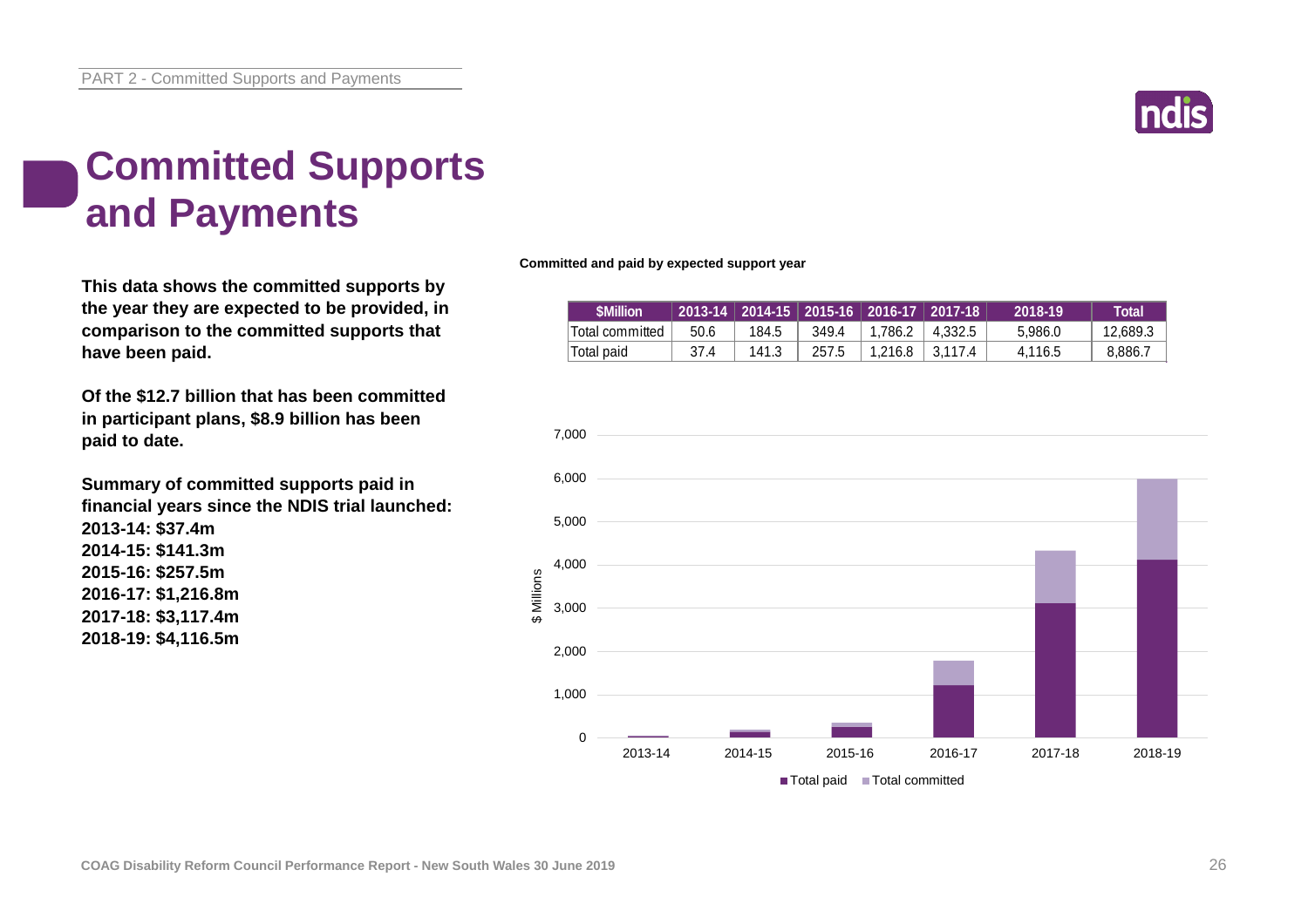![](_page_26_Picture_1.jpeg)

### **Committed Supports by Cost Band**

**This quarter, the change in the distribution of average annualised committed supports was driven by the indexation of plans to reflect 2019- 20 price changes which was applied on 30 June 2019. This is the case whether Supported Independent Living (SIL) supports are included or excluded in the figures.**

20% 15% 10% 5% **90-55-0m** 550.00 510.00 51 5,000 - 5,500 - 500 - 500 - 500 - 500 - 500 - 500 - 500 - 500 - 500 - 500 - 500 - 500 - 500 - 500 - 500 - 500 S250.001×

**Distribution of average annualised committed supports by cost band (excluding SIL)** 

![](_page_26_Figure_6.jpeg)

**Distribution of average annualised committed supports by cost band (including SIL)**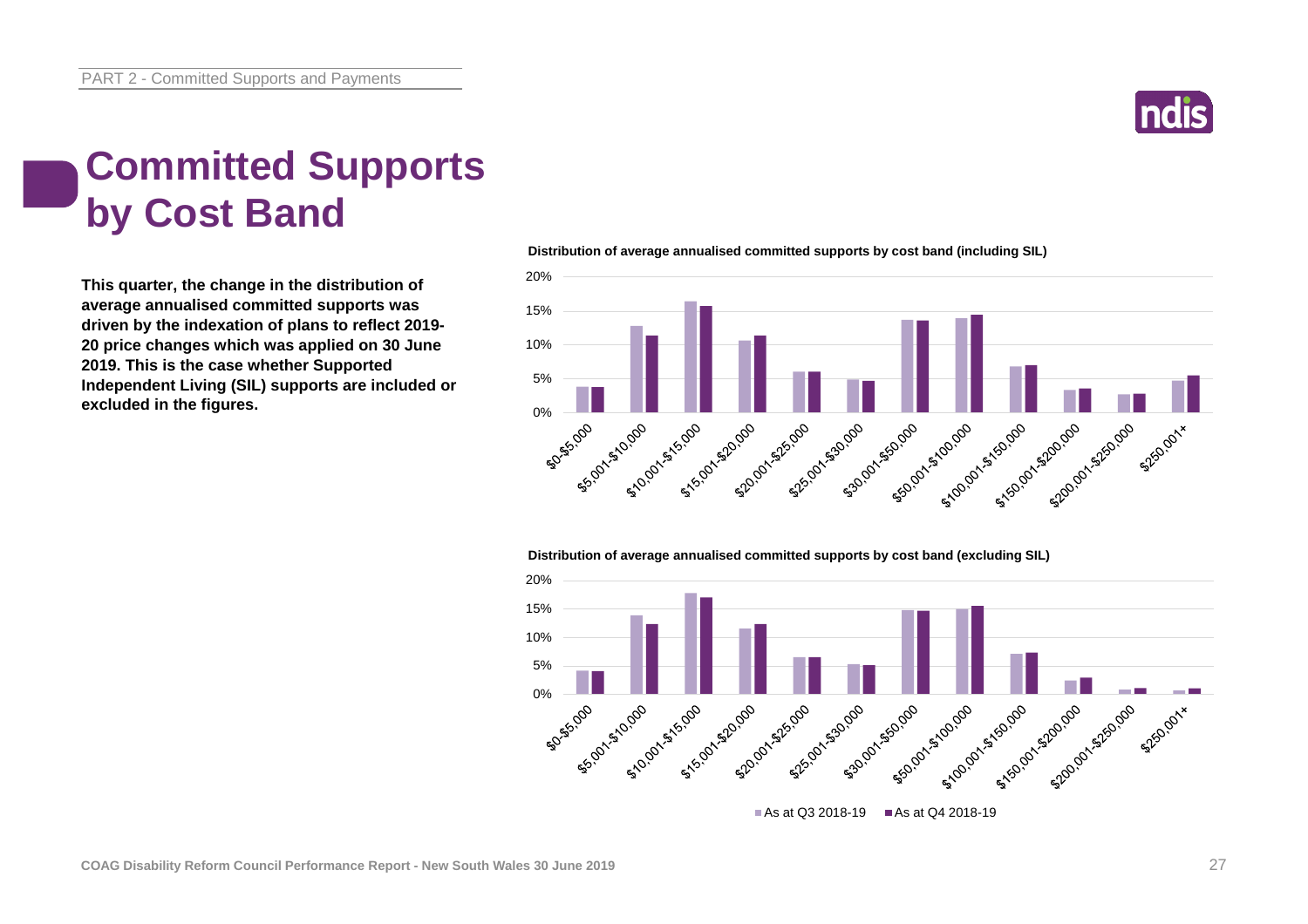![](_page_27_Picture_1.jpeg)

### **Committed Supports by Age Band**

**This quarter, supports have increased at each age group compared with prior quarters. This increase was driven by indexation of plans to reflect 2019-20 price changes which was applied on 30 June 2019.** 

**Average annualised committed supports increase steeply between participants 0-6 through to age 34, stabilising to age 55 and reducing in participants of older years.**

#### **Average annualised committed supports by age band**

![](_page_27_Figure_6.jpeg)

Note: The age eligibility requirements for the NDIS are based on the age as at the access request date. Participants with their initial plan approved aged 65+ have turned 65 since their access request was received.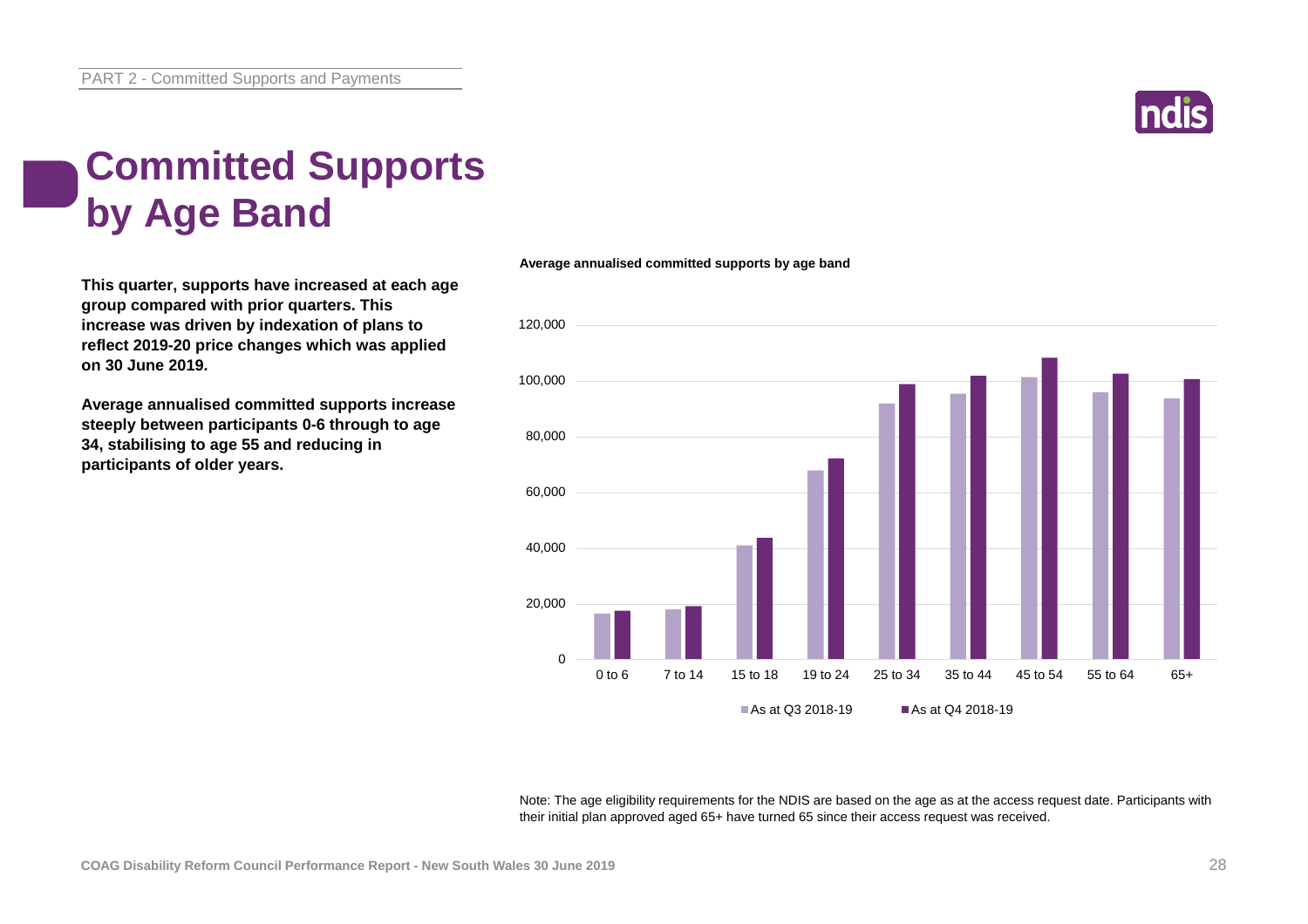![](_page_28_Picture_1.jpeg)

### **Committed Supports by Disability Group**

**The highest average annualised committed supports are for participants with Spinal Cord Injury, Acquired Brain Injury and Cerebral Palsy.**

![](_page_28_Figure_4.jpeg)

#### **Average annualised committed supports by primary disability group**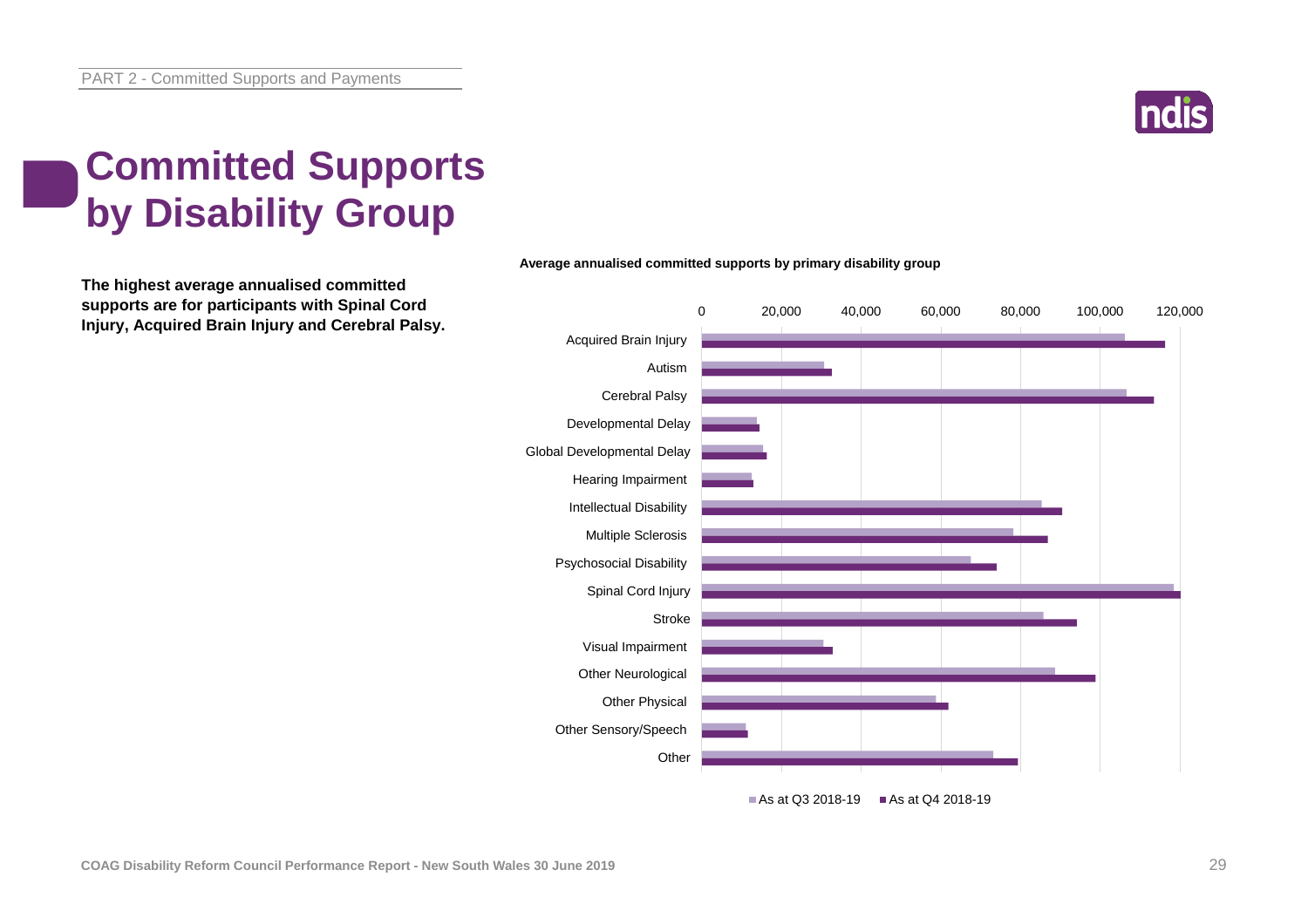![](_page_29_Picture_1.jpeg)

### **Committed Supports by Level of Function**

**The average annualised committed supports generally increase among participants with higher needs.**

![](_page_29_Figure_4.jpeg)

**Average annualised committed supports by level of function**

#### As at Q3 2018-19  $\blacksquare$  As at Q4 2018-19

Note 1: High, medium and low function is relative within the NDIS population and not comparable to the general population.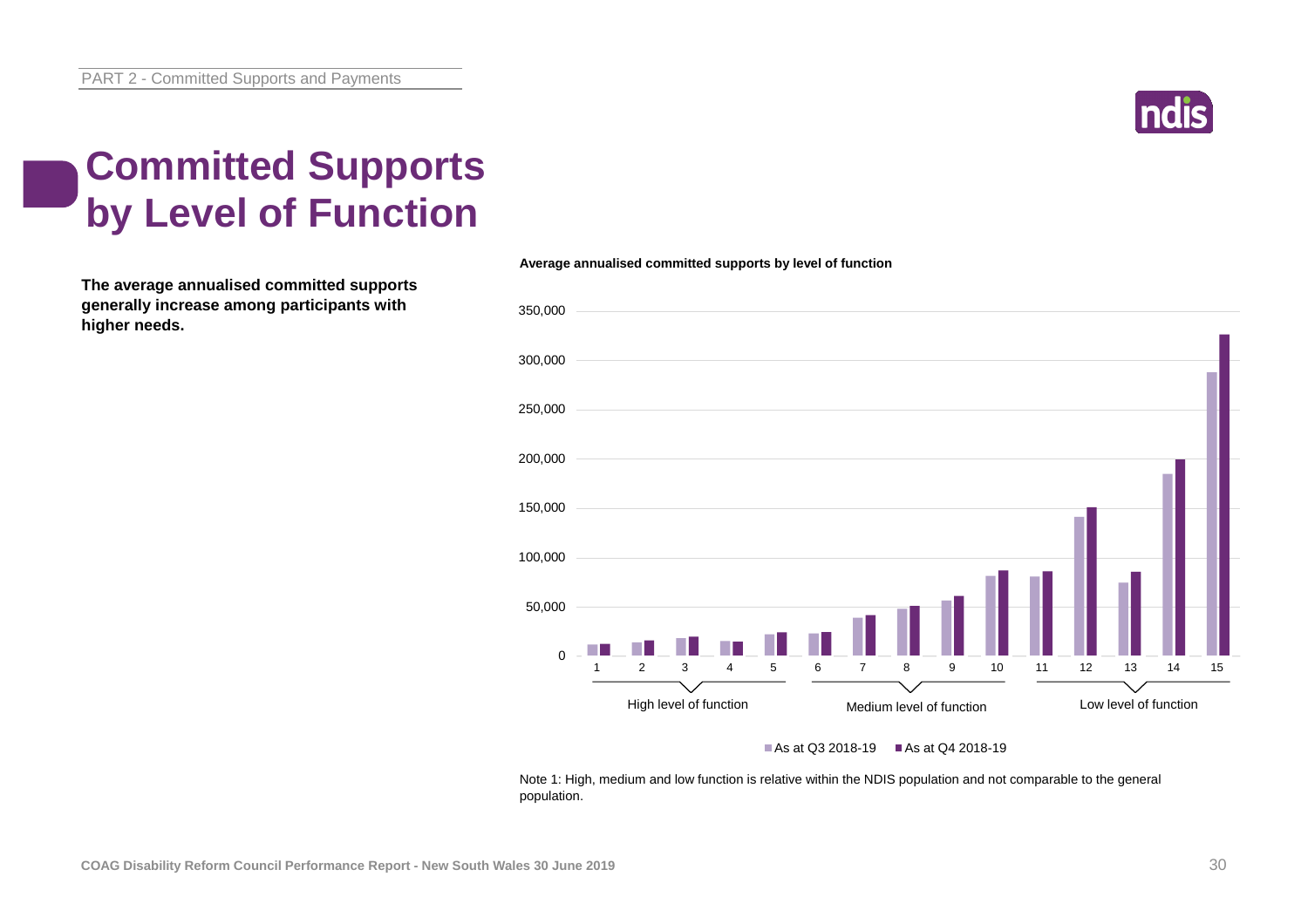![](_page_30_Picture_1.jpeg)

#### **Utilisation of Committed Supports**

**This data demonstrates the utilisation of committed supports by the year they were expected to be provided as at 31 March 2019 and 30 June 2019.** 

**As there is a lag between when support is provided and when it is paid, the utilisation in 2018-19 will increase.**

**Experience shows that participants utilise less of their first plan, compared with their second and subsequent plans, as it takes time to familiarise with the NDIS and decide which supports to use.** 

There were a large number of participants who received their first plan in 2016-17 and 2017-18 which largely explains why utilisation rates are lower in these periods.

Experience for 2018-19 is still emerging.

![](_page_30_Figure_8.jpeg)

**Utilisation of committed supports as at 31 March 2019 and 30 June 2019**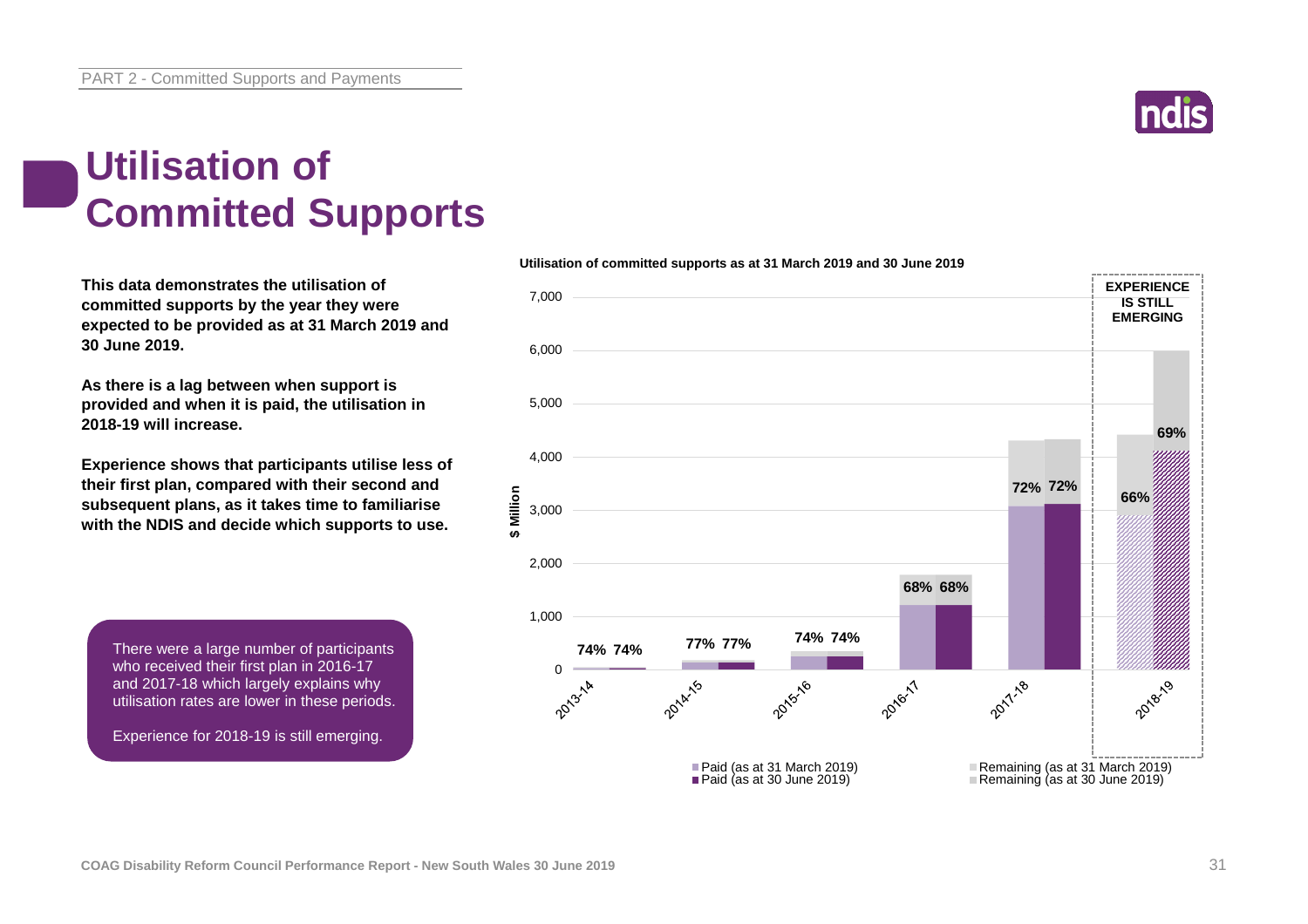# **Providers and Markets**

The new NDIS Quality and Safeguards Commission (NQSC) commenced to regulate quality and safeguarding of NDIS supports and services. The NQSC has been active in New South Wales and South Australia from 1 July 2018, and will be in other jurisdictions starting from 1 July 2019.

The provider network grows in scale and diversity, increasing participants' access to high quality services.

There were a total of 9,106 providers at 30 June 2019, representing a 4% increase on last quarter. Of these 61% were active.

![](_page_31_Picture_4.jpeg)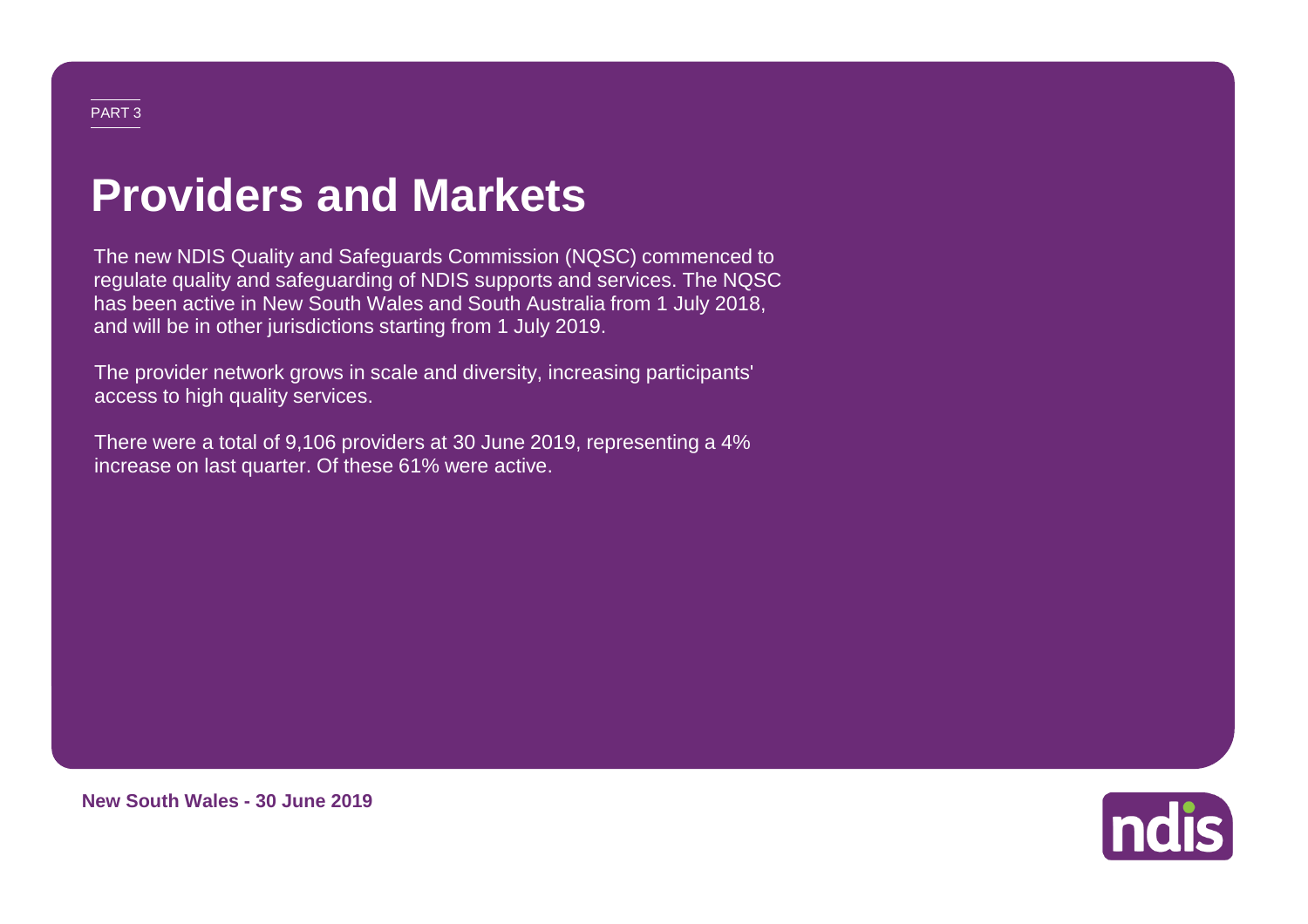#### **Summary**

**This section contains information on registered service providers and the market, with key provider and market indicators presented.**

#### **Provider registration**

- **To provide supports to NDIS participants, a service provider is required to register and be approved by the NDIA in all States/Territories other than New South Wales and South Australia.**
- **Since 1 July 2018, providers in New South Wales and South Australia register with the NQSC by submitting a registration request, indicating the**

#### **How providers interact with participants**

- **NDIS participants have the flexibility to choose the providers who support them.**
- **Providers are paid for disability supports and services provided to the participants.**

![](_page_32_Picture_10.jpeg)

#### **Key Statistics**

APPROVED PROVIDERS, 61% OF WHICH WERE ACTIVE IN NEW SOUTH WALES AT 30 JUNE 2019 **9,106 85-95% 44%**

#### OF PAYMENTS MADE BY THE NDIA ARE RECEIVED BY 25% OF **PROVIDERS**

OF SERVICE PROVIDERS ARE INDIVIDUALS/SOLE **TRADERS** 

THERAPEUTIC SUPPORTS HAS THE HIGHEST NUMBER OF APPROVED SERVICE PROVIDERS, FOLLOWED BY HOUSEHOLD TASKS AND ASSISTANCE **WITH** TRAVEL/TRANSPORT ARRANGEMENTS

**types of support they are accredited to provide.** The new NDIS Quality and Safeguards Commission (NQSC) commenced to regulate quality and safeguarding of NDIS supports and services. The NQSC has been active in New South Wales and South Australia from 1 July 2018, and will be in other jurisdictions starting from 1 July 2019.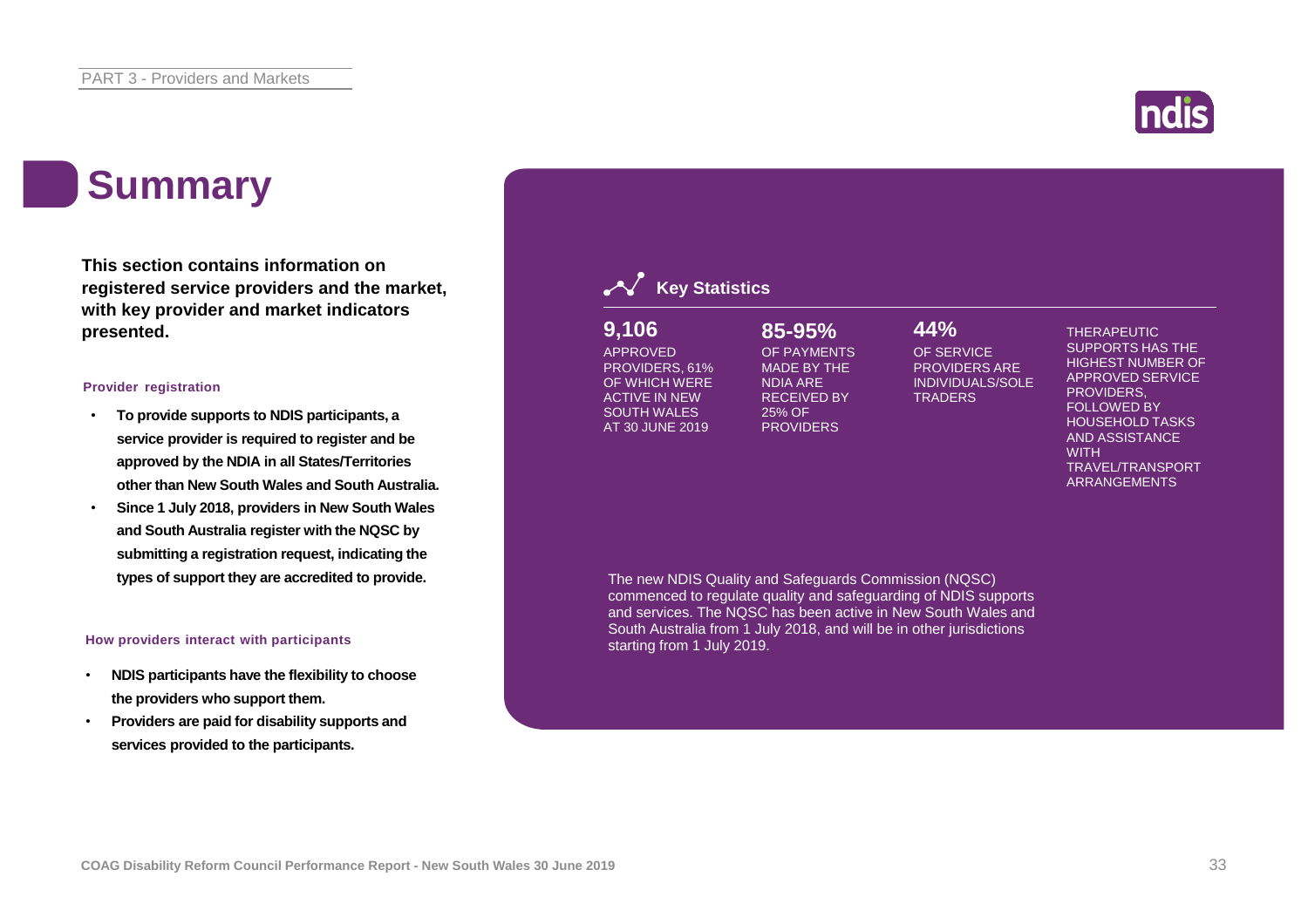![](_page_33_Picture_1.jpeg)

#### **Providers over time**

**As at 30 June 2019, there were 9,106 registered service providers, of which 4,015 were individual/sole trader operated businesses and 5,091 were companies or organisations.**

![](_page_33_Picture_4.jpeg)

The NQSC uses a 'National approach' to approve providers and thus, when a provider that has been approved in NSW or SA is verified by the NQSC, it automatically becomes an approved provider in both states.

**Approved providers over time by type of provider**

![](_page_33_Figure_7.jpeg)

The number of approved service providers increased from 8,716 to 9,106 in the quarter.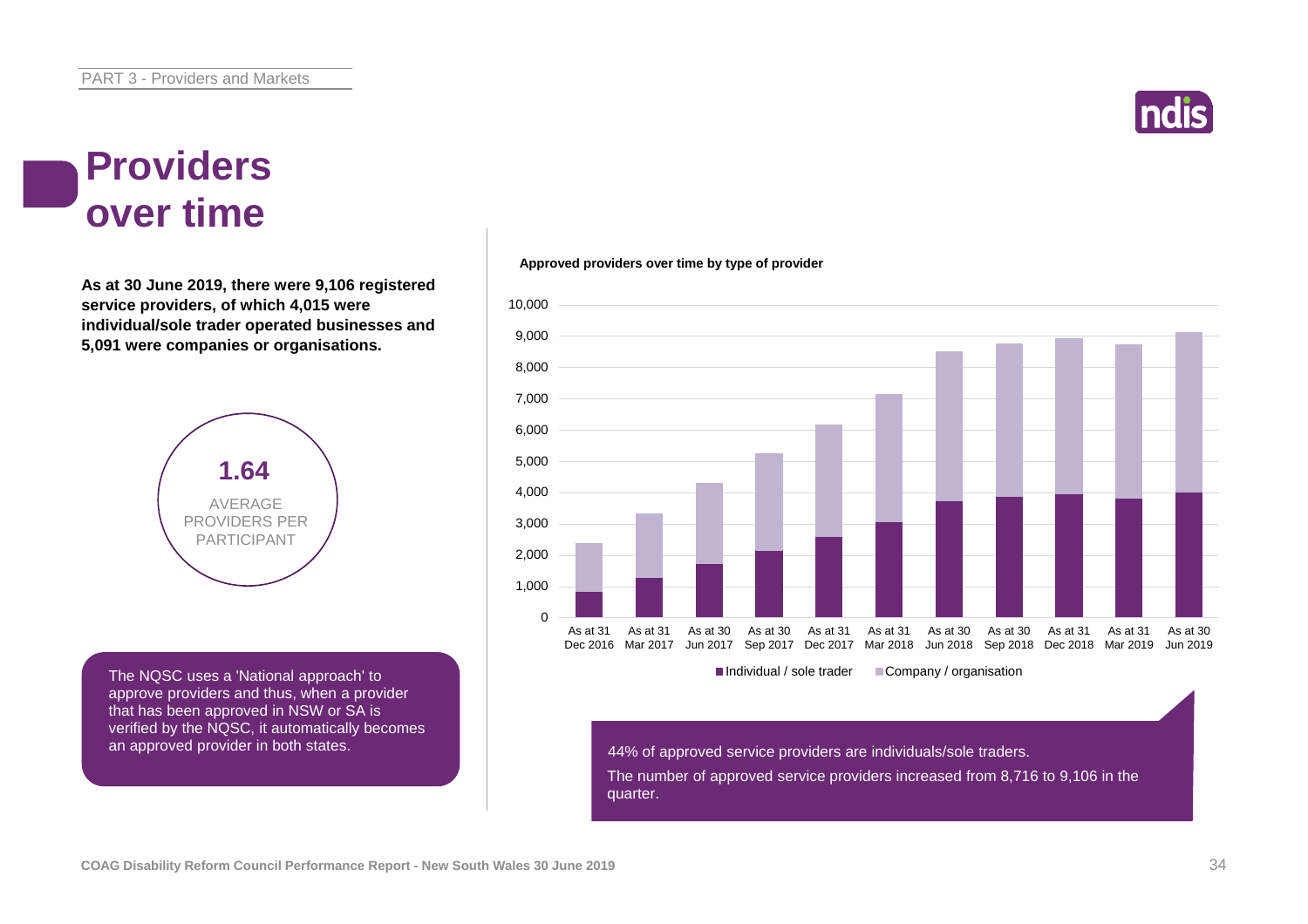![](_page_34_Picture_1.jpeg)

### **Proportion of Active Providers**

**As at 30 June 2019, 61% of providers were active and 39% were inactive.**

**Of the total providers, 919 began delivering new supports in the quarter.**

![](_page_34_Picture_5.jpeg)

![](_page_34_Picture_6.jpeg)

**Not yet active (39%)**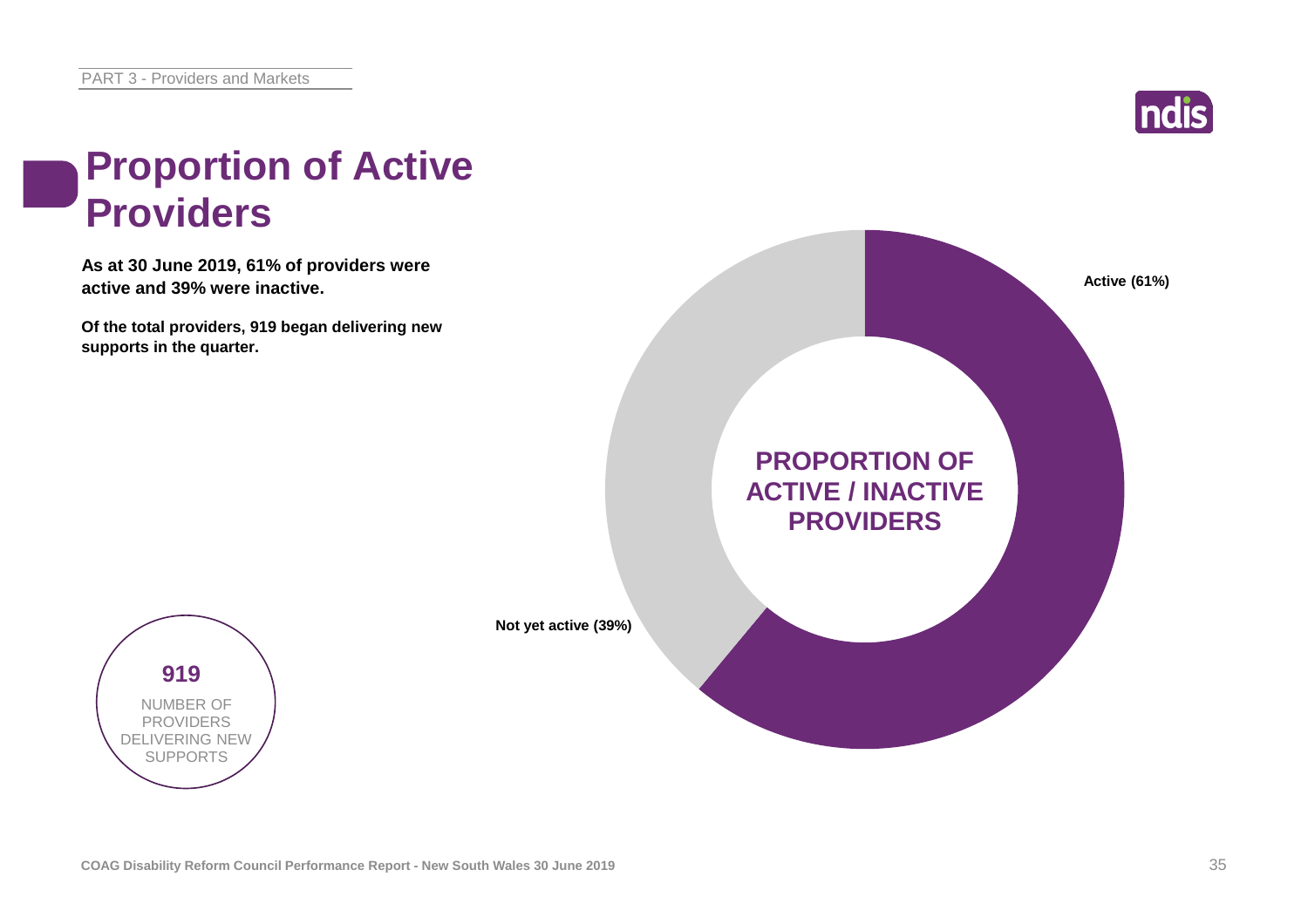![](_page_35_Picture_1.jpeg)

### **Approved Registration groups**

**remained steady or increased slightly for most registration groups over June 2019.**

**The registration groups with the largest numbers of approved providers have increased slightly:**

**• Therapeutic Supports: from 4,167 to 4,312 (3% increase)**

**• Household Tasks: from 2,438 to 2,582 (6% increase)**

**• Assistance with travel/transport arrangements: from 1,729 to 1,832 (6% increase)**

**• Assistance products for personal care and safety: from 1,371 to 1,440 (5% increase)**

**• Early Intervention supports for early childhood: from 1,335 to 1,388 (4% increase)**

![](_page_35_Figure_10.jpeg)

**The number of approved providers has Approved providers by registration group and percentage change over the quarter**

0 500 1,000 1,500 2,000 2,500 3,000 3,500 4,000 4,500 5,000

As at 30 June 2019 **As at 31 March 2019**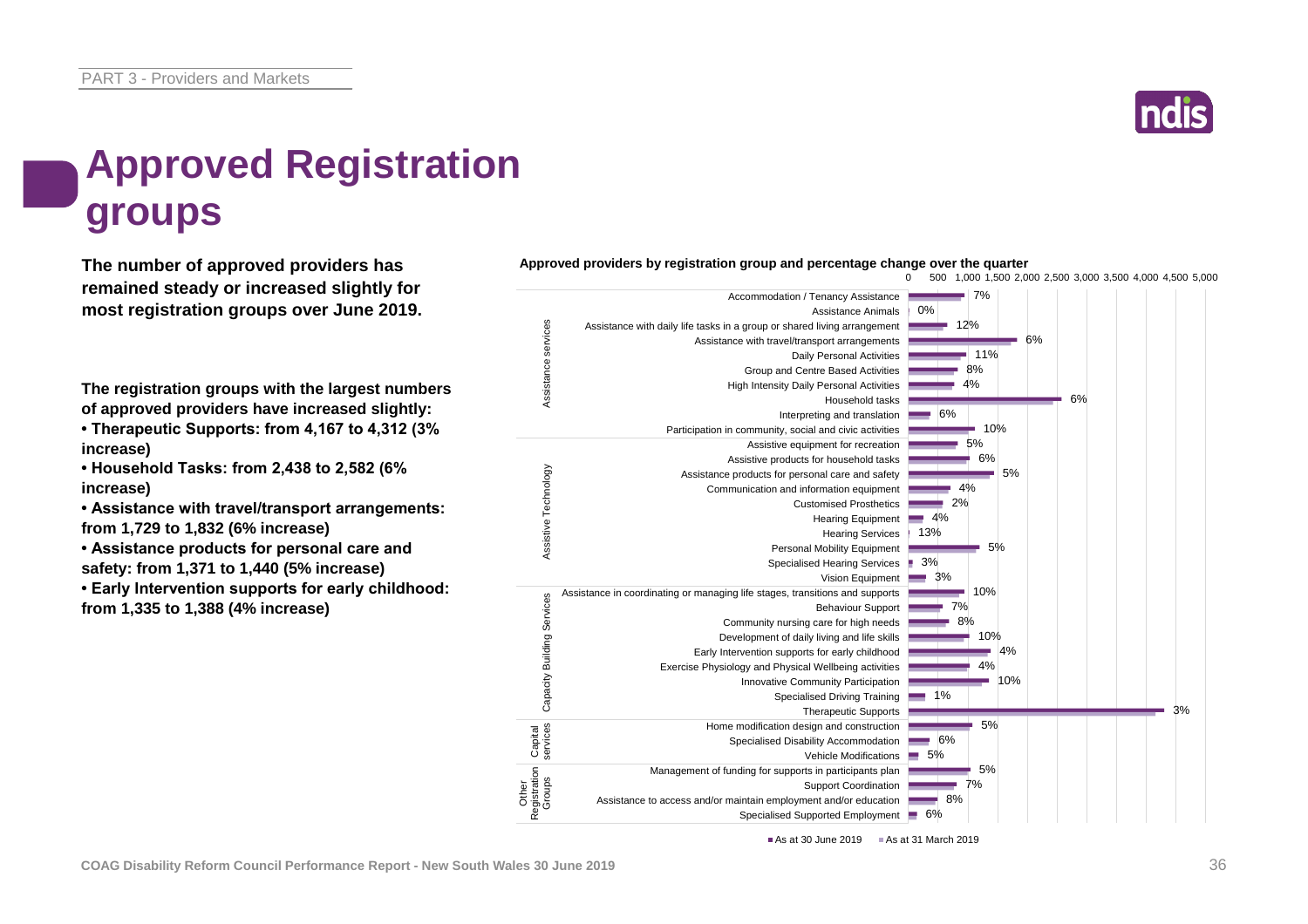### **Active Registration groups**

**The number of active providers in each registration group has remained steady or increased slightly for most registration groups over the quarter.**

**The registration groups with the largest numbers of active providers have increased slightly:**

**• Therapeutic Supports: from 2,760 to 2,859 (4% increase)**

**• Household tasks: from 1,267 to 1,322 (4% increase)**

**• Participation in community, social and civic activities: from 745 to 792 (6% increase)**

**• Daily Personal Activities: from 657 to 693 (5% increase)**

**• Early Intervention supports for early childhood: from 653 to 681 (4% increase)**

![](_page_36_Figure_10.jpeg)

#### Active providers by registration group and percentage change over the quarter<br><sup>000</sup> <sup>500</sup>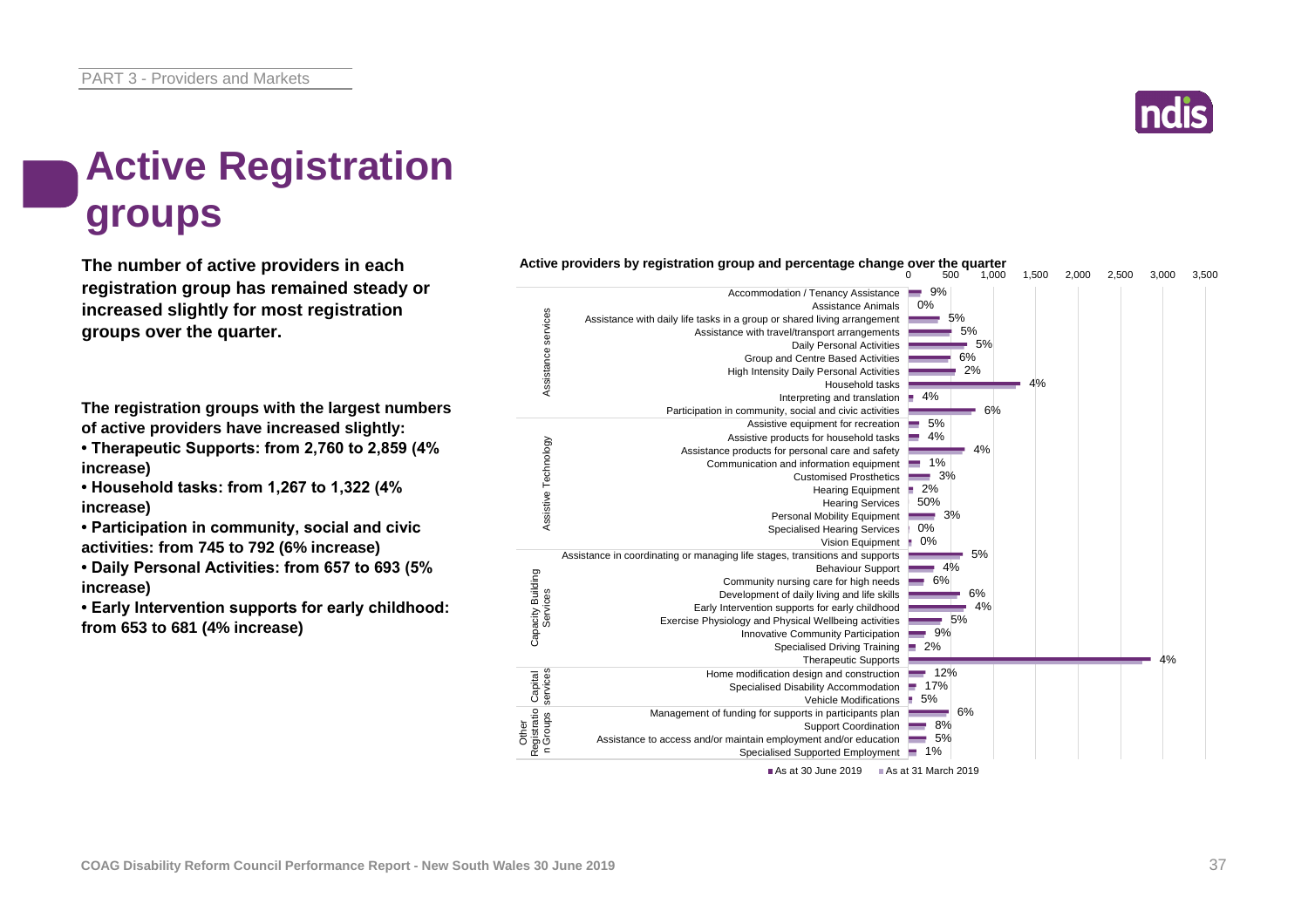![](_page_37_Picture_1.jpeg)

#### **Market share of top providers**

**25% of service providers received 85-95% of Market share of the top 25% of providers by registration group. the dollars paid for major registration groups.**

![](_page_37_Figure_4.jpeg)

![](_page_37_Figure_5.jpeg)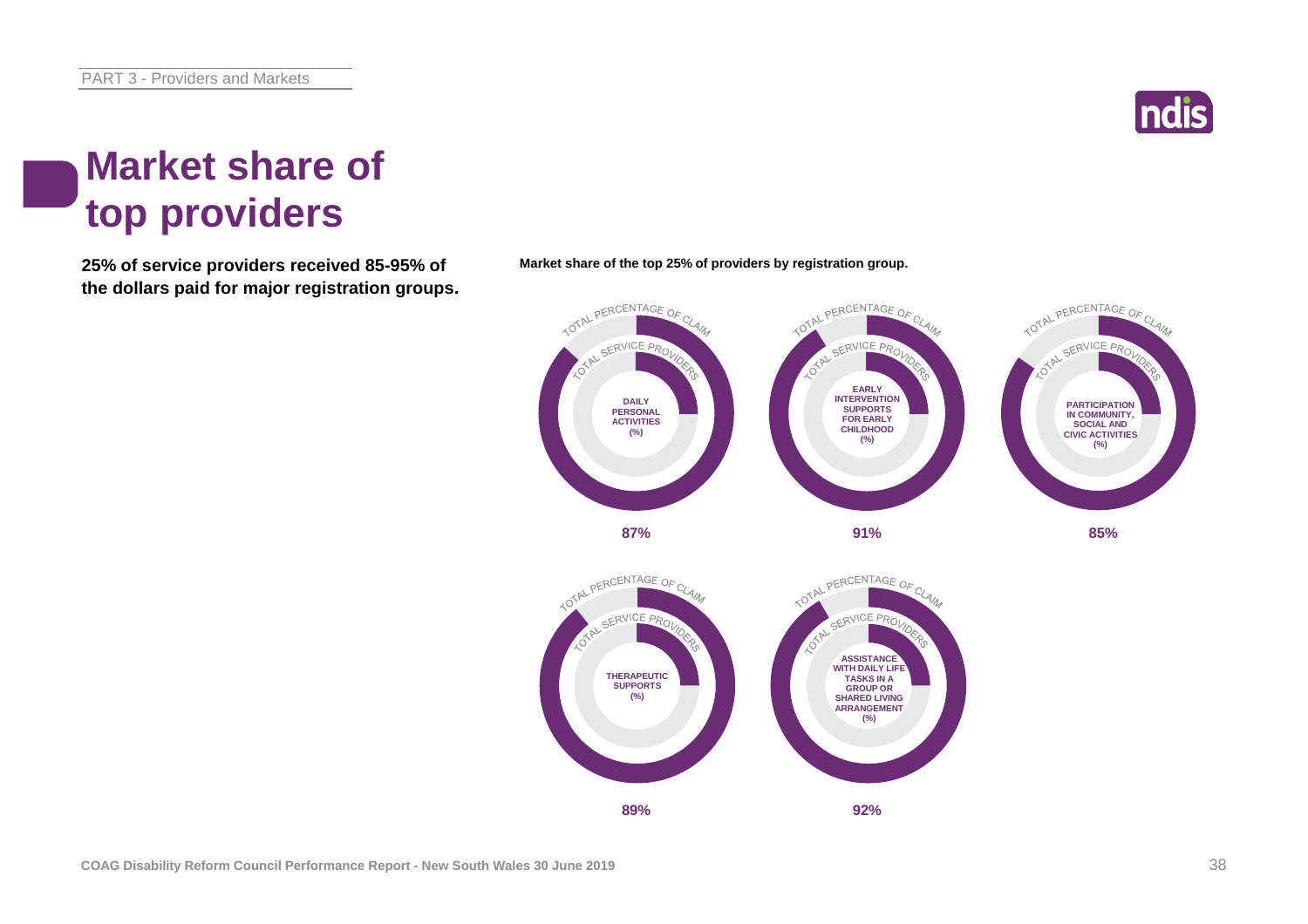#### PART 4

# **Information, Linkages and Capacity Building**

Information, Linkages and Capacity Building was covered in the national version of the COAG Quarterly Performance Report.

**ndis** 

**New South Wales - 30 June 2019**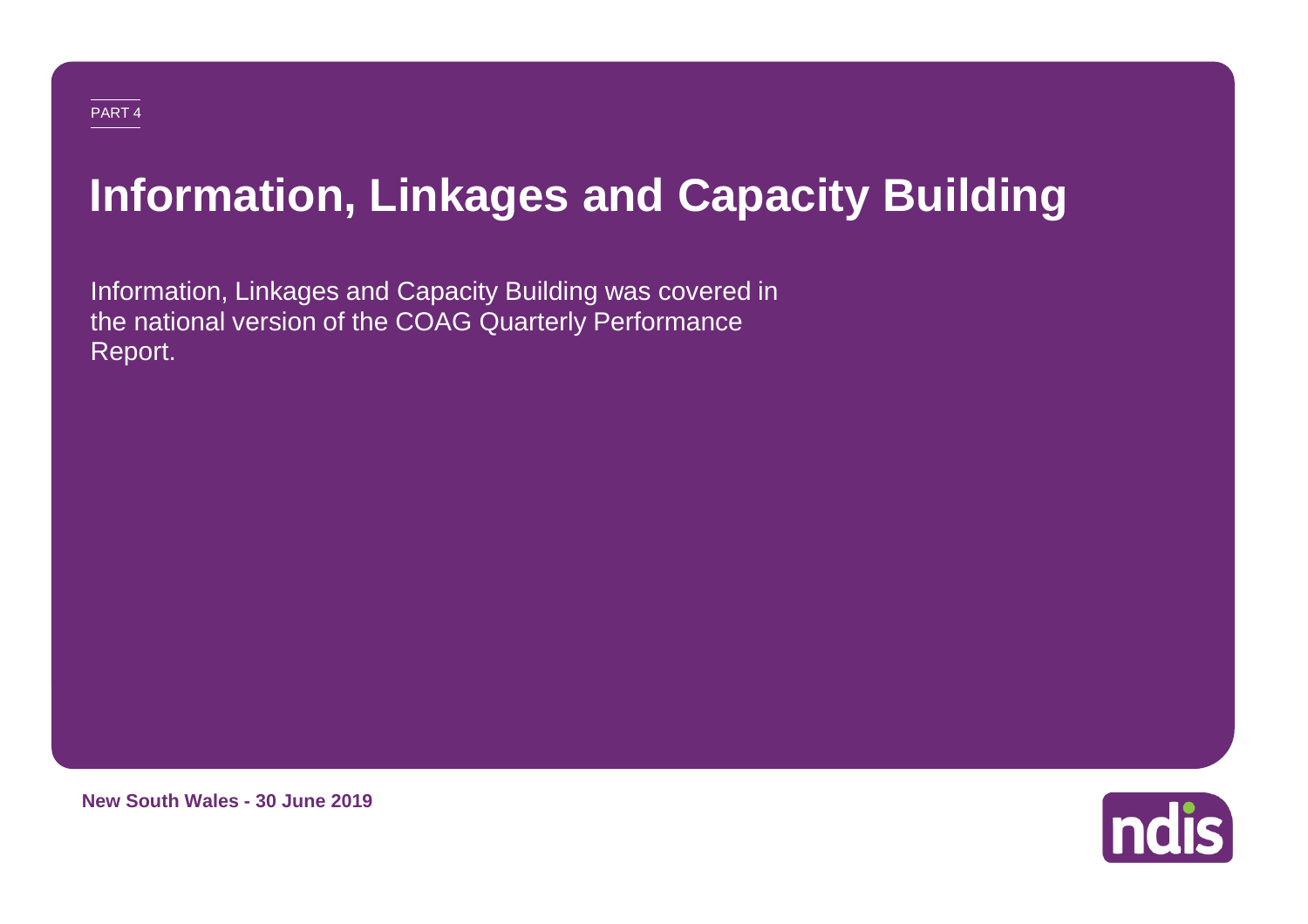## **Mainstream Interface**

The proportion of participants entering in the current quarter and accessing mainstream services is slightly higher compared to prior quarters.

![](_page_39_Picture_2.jpeg)

**New South Wales - 30 June 2019**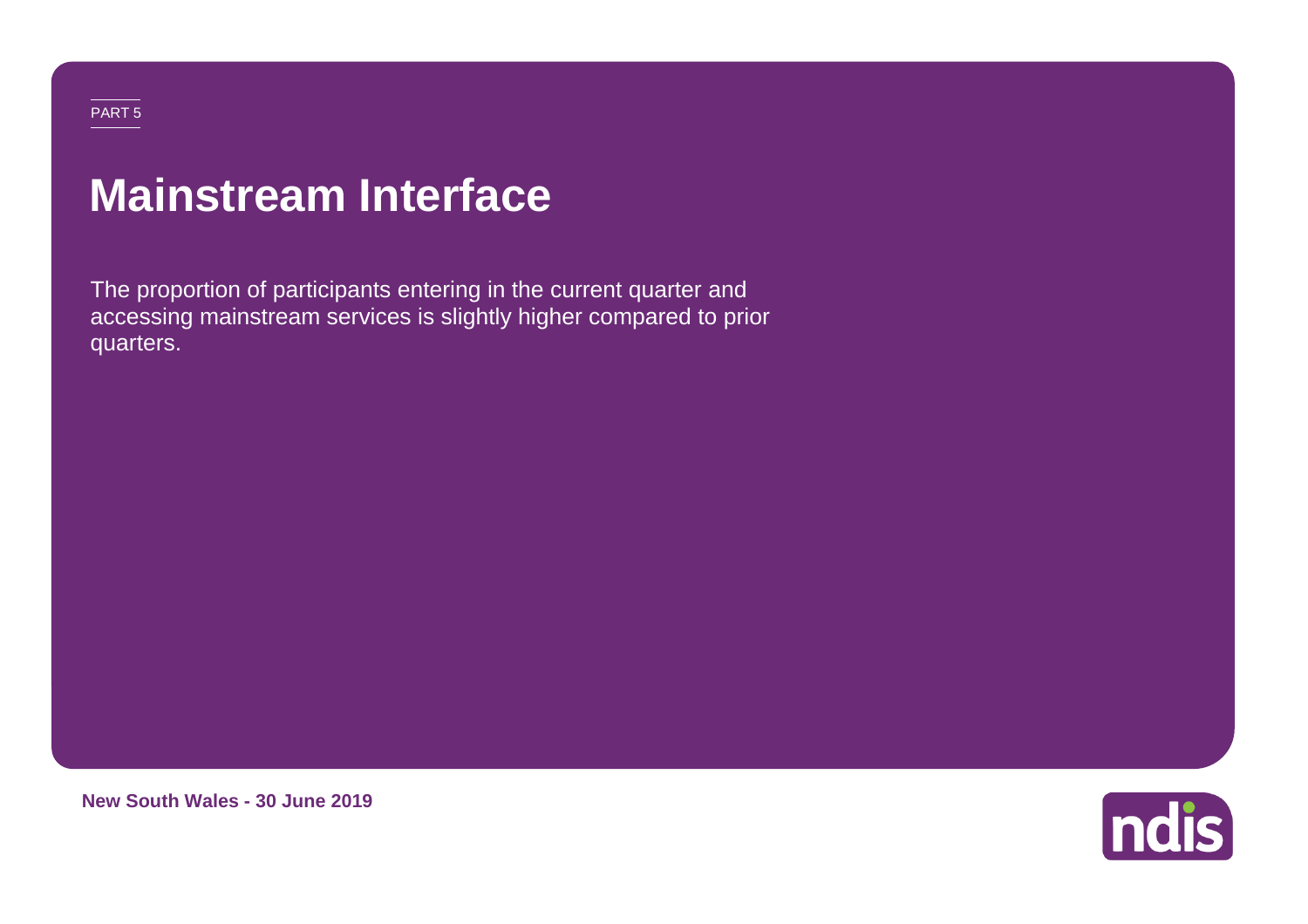![](_page_40_Picture_1.jpeg)

### **Mainstream Interface**

**Of the total number of active participants with a plan approved in 2018-19 Q4, 95% access mainstream services, an increase from prior quarters. Participants are accessing mainstream services predominantly for health and wellbeing, lifelong learning and daily activities.**

![](_page_40_Figure_4.jpeg)